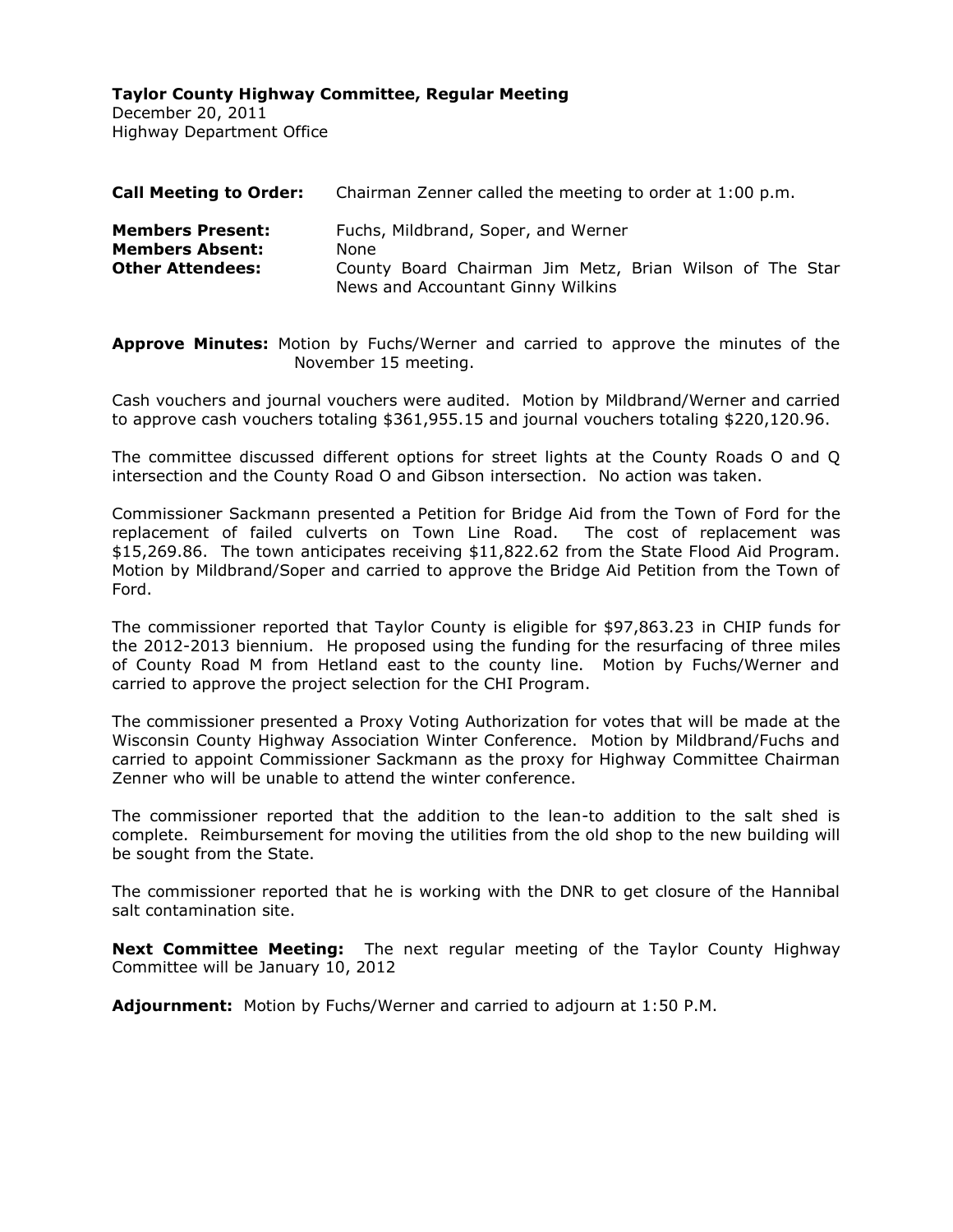November 15, 2011 Highway Department Office

| <b>Call Meeting to Order:</b>                                                | Chairman Zenner called the meeting to order at 1:00 p.m.                                                                                        |
|------------------------------------------------------------------------------|-------------------------------------------------------------------------------------------------------------------------------------------------|
| <b>Members Present:</b><br><b>Members Absent:</b><br><b>Other Attendees:</b> | Fuchs, Mildbrand, Soper, and Werner<br>None<br>County Board Chairman Jim Metz, Shop Superintendent Fred<br>Ebert, Brian Wilson of The Star News |

**Approve Minutes:** Motion by Fuchs/Soper and carried to approve the minutes of the October 18<sup>th</sup>, meeting.

Cash vouchers and journal vouchers were audited. Motion by Mildbrand/Werner and carried to approve cash vouchers totaling \$214,469.49 and journal vouchers totaling \$52,514.96.

Commissioner Sackmann reported on updated prices for street lights at the County Roads O and Q intersection and the County Road O and Gibson intersection. Motion by Werner/Fuchs and carried to table this item until further information is gathered.

Shop Superintendent Ebert reported that there will be a \$1,500 price increase in 2012 for a new patrol truck. After discussion, motion by Mildbrand/Werner and carried to order one patrol truck at the 2011 bid price.

Werner, Metz and Commissioner Sackmann will represent Taylor County at the WCHA Winter Conference which will be held in Wisconsin Dells in January 2012.

The commissioner reported that a State Municipal Agreement for the County Road M reconstruction under the STP Program has been signed.

Superintendent Ebert reported that the building addition to the salt shed is near completion.

The commissioner reported that the department is mixing and hauling sand; and storing equipment and cleaning up the grounds after the Highway 13 reconstruction project.

The commissioner also informed the committee that the department will assist the Airport with snow removal and cleanup when possible.

**Next Committee Meeting:** The next regular meeting of the Taylor County Highway Committee will be December 20, 2011

**Adjournment:** Motion by Fuchs/Soper and carried to adjourn at 1:50 P.M.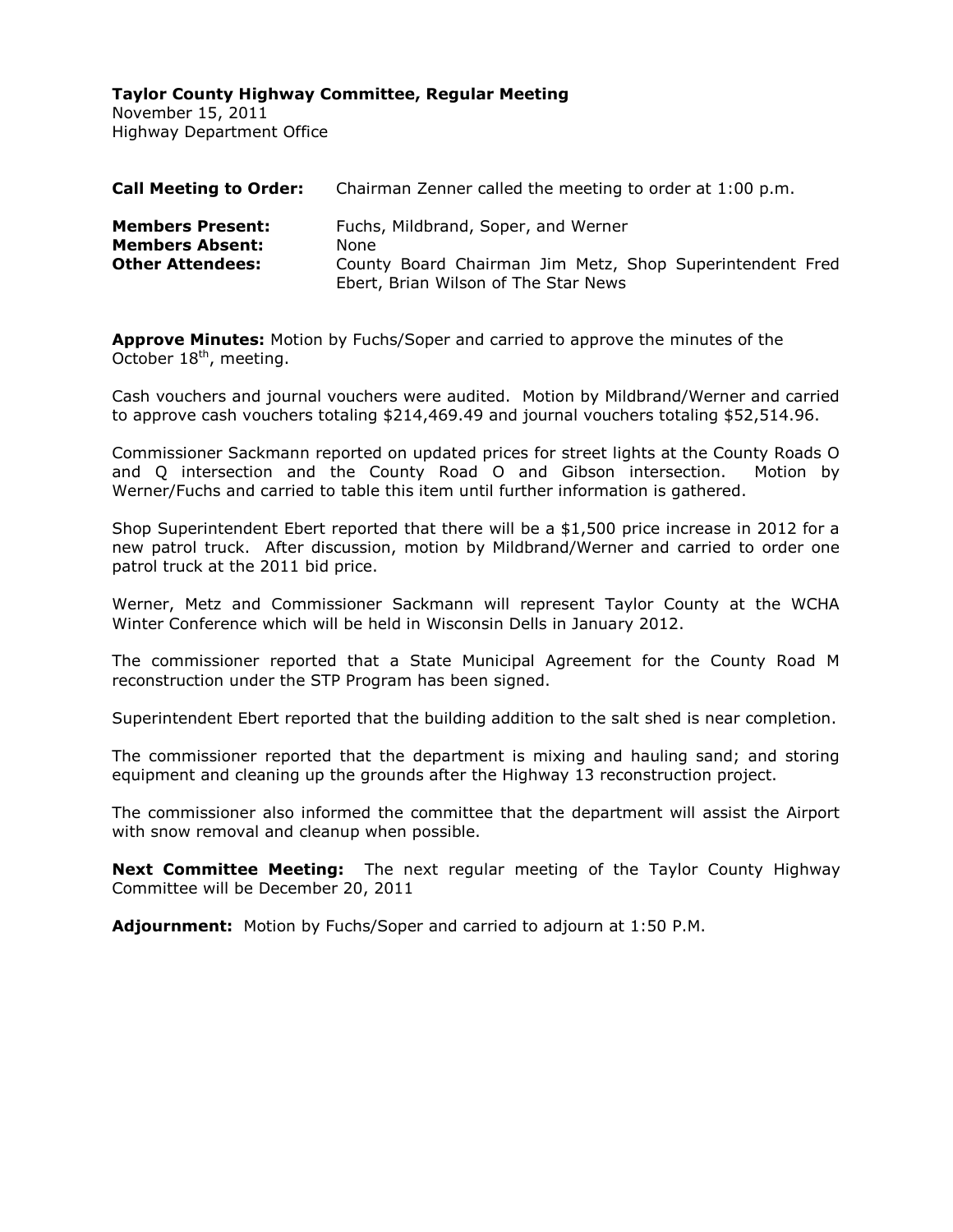October 18, 2011 Highway Department Office

| <b>Call Meeting to Order:</b> | Chairman Zenner called the meeting to order at 1:00 p.m. |
|-------------------------------|----------------------------------------------------------|
| <b>Members Present:</b>       | Fuchs, Mildbrand, Soper, and Werner                      |
| <b>Members Absent:</b>        | <b>None</b>                                              |
| <b>Other Attendees:</b>       | <b>Accountant Ginny Wilkins</b>                          |

**Approve Minutes:** Motion by Mildbrand/Fuchs and carried to approve the minutes of the September 19 meeting.

Cash vouchers and journal vouchers were audited. Motion by Fuchs/Werner and carried to approve cash vouchers totaling \$243,845.75 and journal vouchers totaling \$63,104.49.

Sue Emmerich of the Medford Area Chamber of Commerce joined the meeting at 1:05. Ms. Emmerich provided an update on the State Highway 13 reconstruction. Emmerich left the meeting at 1:15.

Brian Wilson of The Star News joined the meeting at 1:08.

Commissioner Sackmann presented a Petition for Bridge Aid from the Town of Medford. The request was to replace a culvert on Hites Lane west of State Highway 13. The cost estimate is \$3,352.00. Motion to approve the Bridge Aid Petition by Fuchs/Soper and carried.

Chairman Zenner reported that the Town of Little Black has agreed to pay for the installation costs of a pole to mount a streetlight at the intersection of County Highway O and Gibson Street. Commissioner Sackmann reported that there is already an acceptable pole at the County Highways O and Q intersection. The monthly cost to the highway department for streetlights at the intersections is \$14 per light per month. Motion by Werner/Mildbrand and carried to approve the installation of streetlights at the intersections of County Highway O and Gibson Street, and County Highways O and Q.

The Commissioner presented the 2012 State Routine Maintenance Agreement. The agreement is for \$669,100 which is \$5,200 higher than 2011. Motion by Mildbrand/Werner and carried to approve the 2012 Routine Maintenance Agreement.

Supervisor Fuchs reported that a resident has contacted the D.O.T. requesting options for improvements on the Rustic Road. After discussion, the consensus was to maintain the current level of service on the Rustic Road.

Shop Superintendent Ebert joined the meeting at 1:45.

The commissioner reported that the D.O.T. has added an additional \$47,536 to the 2011 Routine Maintenance Agreement to compensate for the high maintenance costs of last winter.

Commissioner Sackmann gave an update on the progress of the lean-to addition to the Medford salt shed. Because of changes required by the Department of Commerce the building will not be completed by the November 1, 2011 deadline. The builder will not be held responsible for this delay.

The commissioner gave an update on current department projects.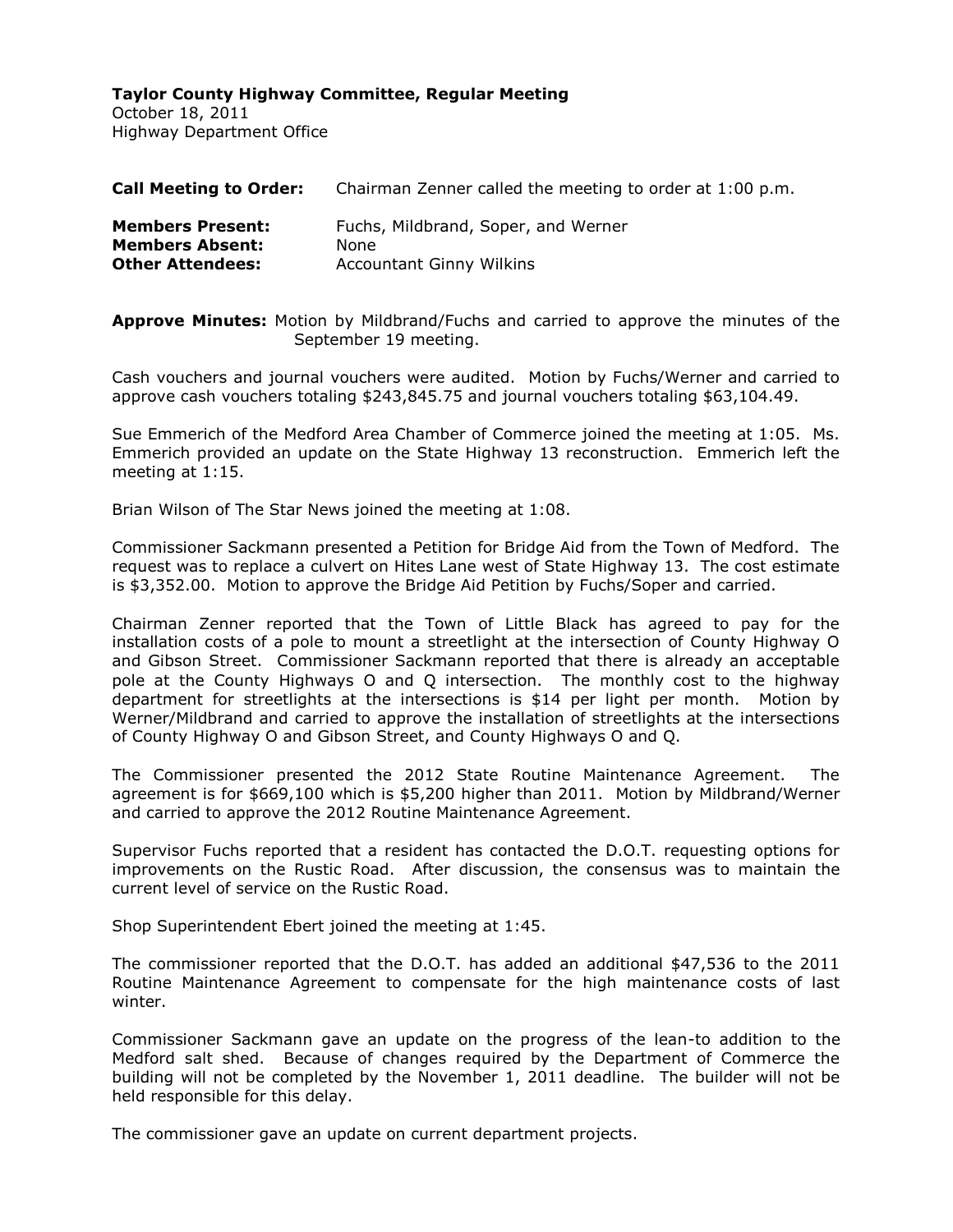**Next Committee Meeting:** The next regular meeting of the Taylor County Highway Committee will be November 15, 2011

**Adjournment:** Motion by Fuchs/Soper and carried to adjourn at 1:50 P.M.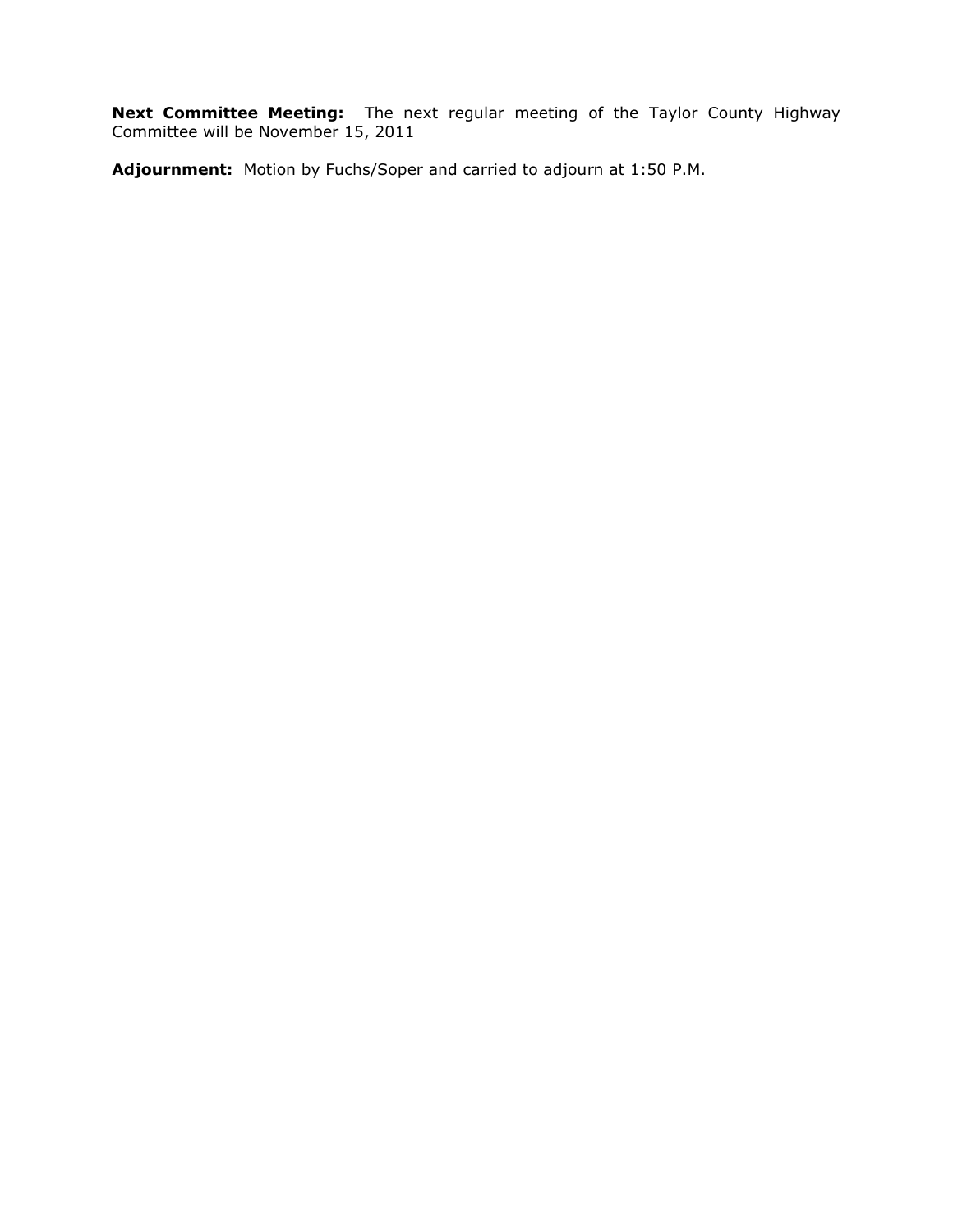September 19, 2011 Highway Department Office

| <b>Call Meeting to Order:</b>                                                | Chairman Zenner called the meeting to order at 1:00 p.m.                                                                                                         |
|------------------------------------------------------------------------------|------------------------------------------------------------------------------------------------------------------------------------------------------------------|
| <b>Members Present:</b><br><b>Members Absent:</b><br><b>Other Attendees:</b> | Fuchs, Mildbrand, Soper, and Werner<br>None<br>County Board Chairman Jim Metz, Sue Emmerich of Medford<br>Area Chamber of Commerce, and Accountant Ginny Wilkins |

**Approve Minutes:** Motion by Mildbrand/Fuchs and carried to approve the minutes of the August 16 meeting.

Sue Emmerich provided an update on the State Highway 13 reconstruction. Ms. Emmerich reported that the project is currently on schedule. Emmerich left the meeting at 1:05.

Cash vouchers and journal vouchers were audited. Motion by Fuchs/Werner and carried to approve cash vouchers totaling \$387,603.52 and journal vouchers totaling \$53,860.55.

Commissioner Sackmann presented a Petition for Bridge Aid from the Town of Grover. The request was to replace a culvert on FFR 1417 at Brush Creek. The culvert washed out in the fall of 2010. The culvert has been replaced and FEMA assistance has been received. The cost estimate is \$71,000 with \$50,000 FEMA reimbursement. Motion to approve the Bridge Aid Petition by Fuchs/Werner and carried.

The commissioner requested approval for Right of Way purchase for the County Highways O and E intersection. 15/100 acres of land is required from three separate property owners. Jewell Engineering, the consultant will negotiate the purchases. Motion by Werner/Mildbrand and carried to authorize the right of way purchase.

The commissioner reported on a request from law enforcement at the Traffic Safety Committee to have permanent streetlights installed at the County Highways O and Q intersection and at the County Highway O and Gibson Street intersection. The commissioner checked with Taylor Electric and the cost would be \$14 per month for each streetlight. If a pole needs to be installed to mount the streetlight the cost would be \$400 each. Chairman Zenner will check with the Town of Little Black on a cost share for the County Highway O and Gibson Street intersection. No action was taken.

Commissioner Sackmann presented a Resolution for 2011 County Bridge Aid Expenses. Many of the amounts are estimates because FEMA payments are still expected on many of the petitions. All committee members signed the resolution which will be forwarded to the Finance Committee.

The commissioner reported that the department received a Local Force Account Contract from the D.OT. to perform \$105,000 of work on state highways which will include culvert replacements on State Road 102 and shouldering on various state roads.

The commissioner informed the committee that there will be a Committeemen's Meeting in Buffalo County on October 14. He will distribute information as it is received.

The commissioner and Land Conservationist Oberle are working with the DNR to close the Hannibal salt contamination site. The commissioner feels they will be able to accomplish this without the aid of a consulting engineer.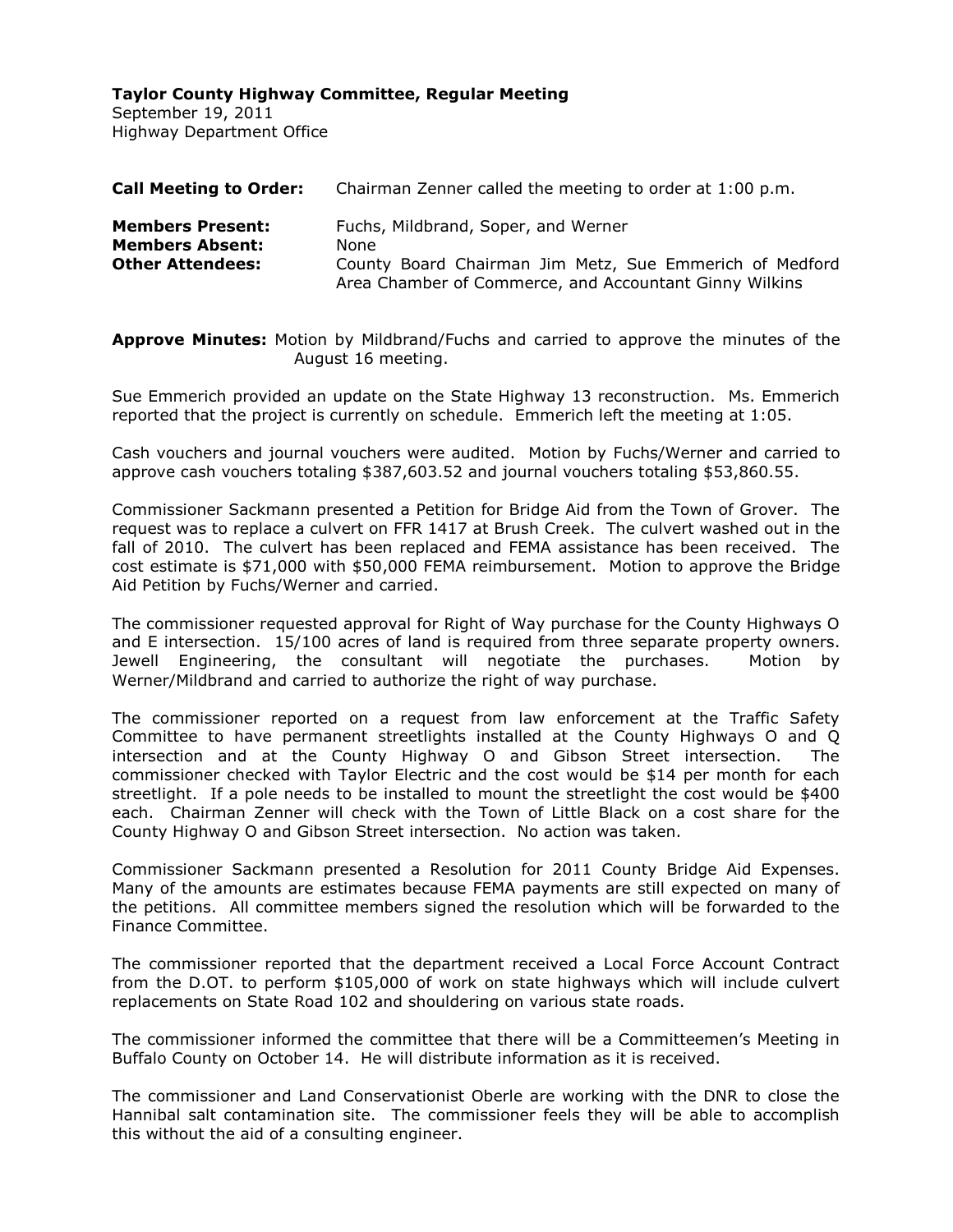The commissioner reported that the department is still very busy performing road maintenance including crack filling, culvert replacements and pavement marking.

**Next Committee Meeting:** The next regular meeting of the Taylor County Highway Committee will be October 18, 2011

**Adjournment:** Motion by Werner/Mildbrand and carried to adjourn at 2:10 P.M.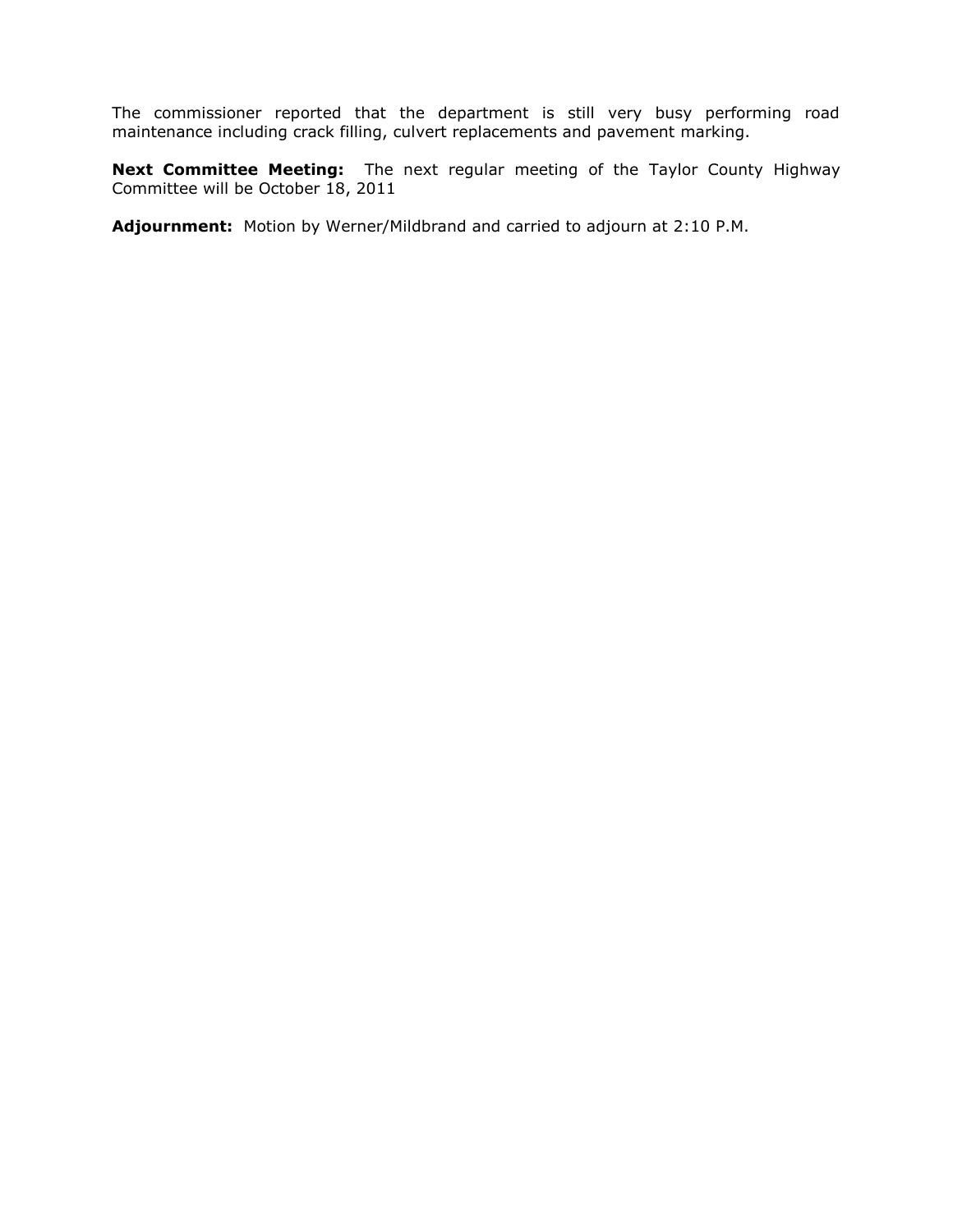Aug 16, 2011 Highway Department Office

| <b>Call Meeting to Order:</b>                                                | Chairman Zenner called the meeting to order at 1:00 p.m.                                                                                                    |  |  |
|------------------------------------------------------------------------------|-------------------------------------------------------------------------------------------------------------------------------------------------------------|--|--|
| <b>Members Present:</b><br><b>Members Absent:</b><br><b>Other Attendees:</b> | Fuchs, Soper, and Werner<br>Mildbrand<br>County Board Chairman Jim Metz, Sue Emmerich of Medford<br>Area Chamber of Commerce, Brian Wilson of The Star News |  |  |
|                                                                              | and Accountant Ginny Wilkins                                                                                                                                |  |  |

**Approve Minutes:** Motion by Werner/Fuchs and carried to approve the minutes of the July 19 meeting.

Sue Emmerich provided an update on the State Highway 13 reconstruction. Ms. Emmerich reported that more than \$1,000 worth of signs from the project were stolen. Law enforcement has been notified. Ms. Emmerich also reported on plans for a celebration that will be held in late October at the completion of the project.

Cash vouchers and journal vouchers were audited. Motion by Fuchs/Werner and carried to approve cash vouchers totaling \$719,545.96 and journal vouchers totaling \$54,388.68.

Commissioner Sackmann presented information on an unrecorded deed for a property transfer on County Highway M that took place in the 1960's. A Quit Claim Deed needs to be issued to resolve the situation. Motion by Werner/Fuchs and carried to approve the Quit Claim Deed and forward to the Land Information Committee.

The commissioner presented an endorsement letter for the Medford pedestrian bridge between the State Highway 64 Bridge and the dam by the millpond. The committee members signed the endorsement letter which was requested by Supervisor Dave Lemke.

The commissioner presented the 2012 Budget Proposal and 2012 Equipment Schedule Proposal (copies attached). After discussion, motion by Fuchs/Werner and carried to approve the proposals and forward them to the Finance Committee.

The commissioner reported on the Hannibal water testing which was performed by Steve Oberle, County Land Conservationist. The samples, which were taken 30 days apart, tested clear. The commissioner, Oberle and Larry Peterson of the Zoning Department will present the information to the DNR in Rhinelander in an effort to complete the reporting on the site contamination and request closure of the DNR's case on the site.

Chairman Zenner expressed his appreciation to Commissioner Sackmann for his assistance with an emergency rain situation when The Kids from Wisconsin performed during the county fair.

**Next Committee Meeting:** The next regular meeting of the Taylor County Highway Committee will be September 19, 2011

**Adjournment:** Motion by Fuchs/Werner and carried to adjourn at 2:00 P.M.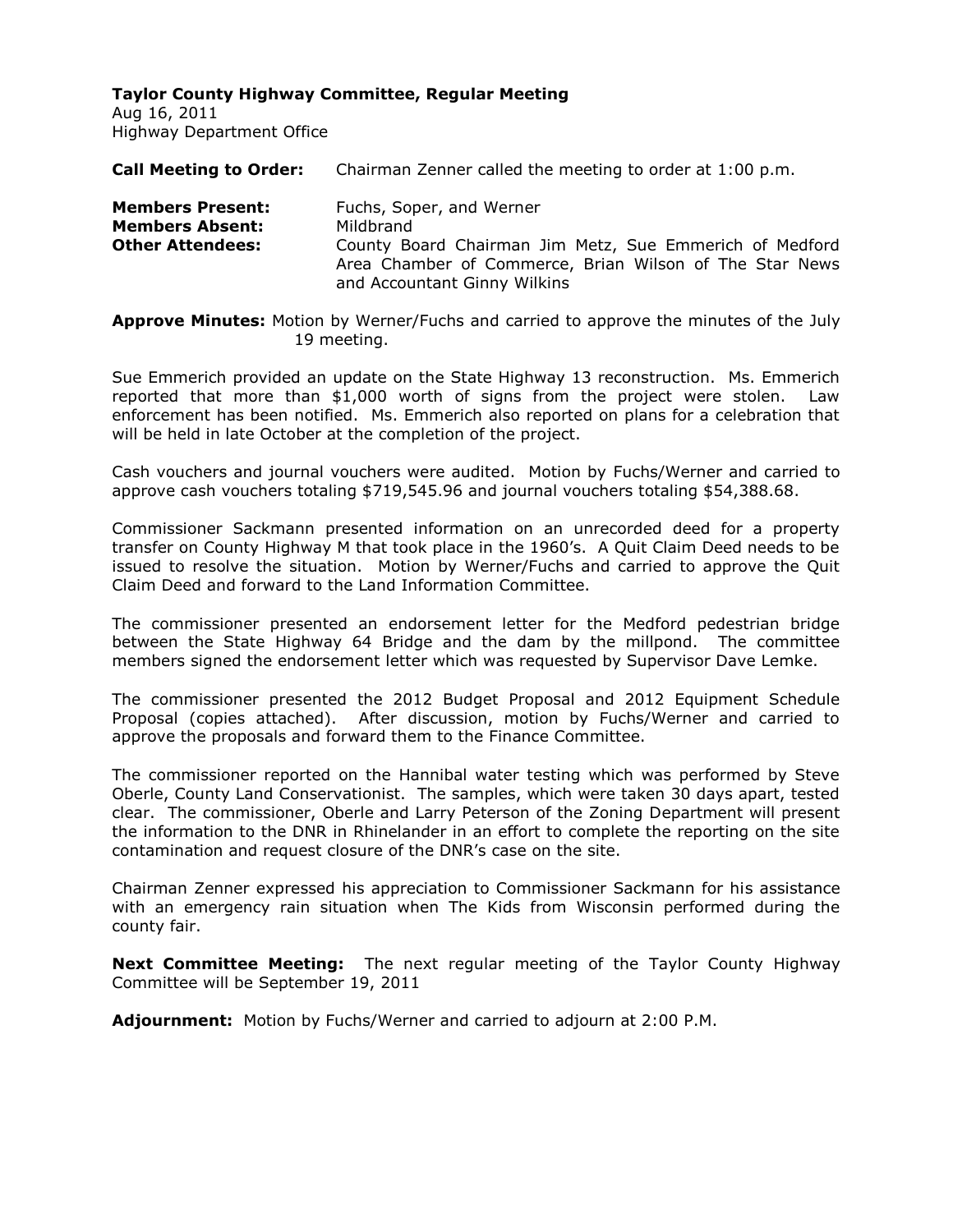#### **TAYLOR COUNTY HIGHWAY DEPARTMENT 2012 PROPOSED BUDGET**

|                                 |                | 2012               | <b>IDEAL</b>     |
|---------------------------------|----------------|--------------------|------------------|
|                                 | ADOPTED 2011   | <b>2% DECREASE</b> | 2012 BUDGET      |
| <b>EXPENSES</b>                 |                |                    |                  |
| <b>COUNTY TRUNK ROADS</b>       |                |                    |                  |
| ROUTINE MAINTENANCE             | 1,000,000      | 1,000,000          | 1,000,000        |
| <b>WINTER MAINTENANCE</b>       | 400,000        | 400,000            | 400,000          |
| <b>RESURFACE &amp; SEALCOAT</b> | 1,085,078      | 1,241,363          | 2,310,000        |
| <b>FEDERAL BRIDGE</b>           | 150,000        | 50,000             | 50,000           |
| <b>ADMINISTRATION</b>           | 350,000        | 400,000            | 400,000          |
| TRANSFER TO MACHINERY FUND      | $\overline{0}$ | $\overline{0}$     | 150,000          |
|                                 |                |                    |                  |
| <b>TOTAL EXPENSES</b>           | 3,485,078      | 3,091,363          | 4,310,000        |
| <b>REVENUES</b>                 |                |                    |                  |
| TAX LEVY FOR COUNTY ROADS       | 2,024,691      | 1,955,197          | 3,023,834        |
| TAX LEVY FOR EQUIPMENT          | $\theta$       |                    | 150,000          |
| TAX LEVY FOR ADMINISTRATION     | 200,000        | 225,000            | 225,000          |
| <b>RECORDS AND REPORTS</b>      | 150,000        | 175,000            | 175,000          |
| STATE TRANSPORTATION AIDS       | 678,000        | 637,779            | 637,779          |
| <b>CTH D RESERVE</b>            | 334,000        | $\Omega$           | $\boldsymbol{0}$ |
| <b>CHIP REVENUE</b>             | 98,387         | 98,387             | 98,387           |
| <b>CHIP-D REVENUE</b>           | $\overline{0}$ | $\overline{0}$     | $\overline{0}$   |
|                                 |                |                    |                  |
| <b>TOTAL REVENUES</b>           | 3,485,078      | 3,091,363          | 4,310,000        |
|                                 |                |                    |                  |
|                                 |                |                    |                  |
|                                 |                |                    |                  |
| <b>HIGHWAY TAX LEVY</b>         |                |                    |                  |

| EQUIPMENT<br><b>ADMINISTRATION</b><br><b>COUNTY ROADS</b> | 200,000<br>2,024,691 | 225,000<br>1,955,197 | 150,000<br>225,000<br>3,023,834 |
|-----------------------------------------------------------|----------------------|----------------------|---------------------------------|
| <b>TOTAL HIGHWAY TAX LEVY</b>                             | 2.224.691            | 2,180,197            | 3,398,834                       |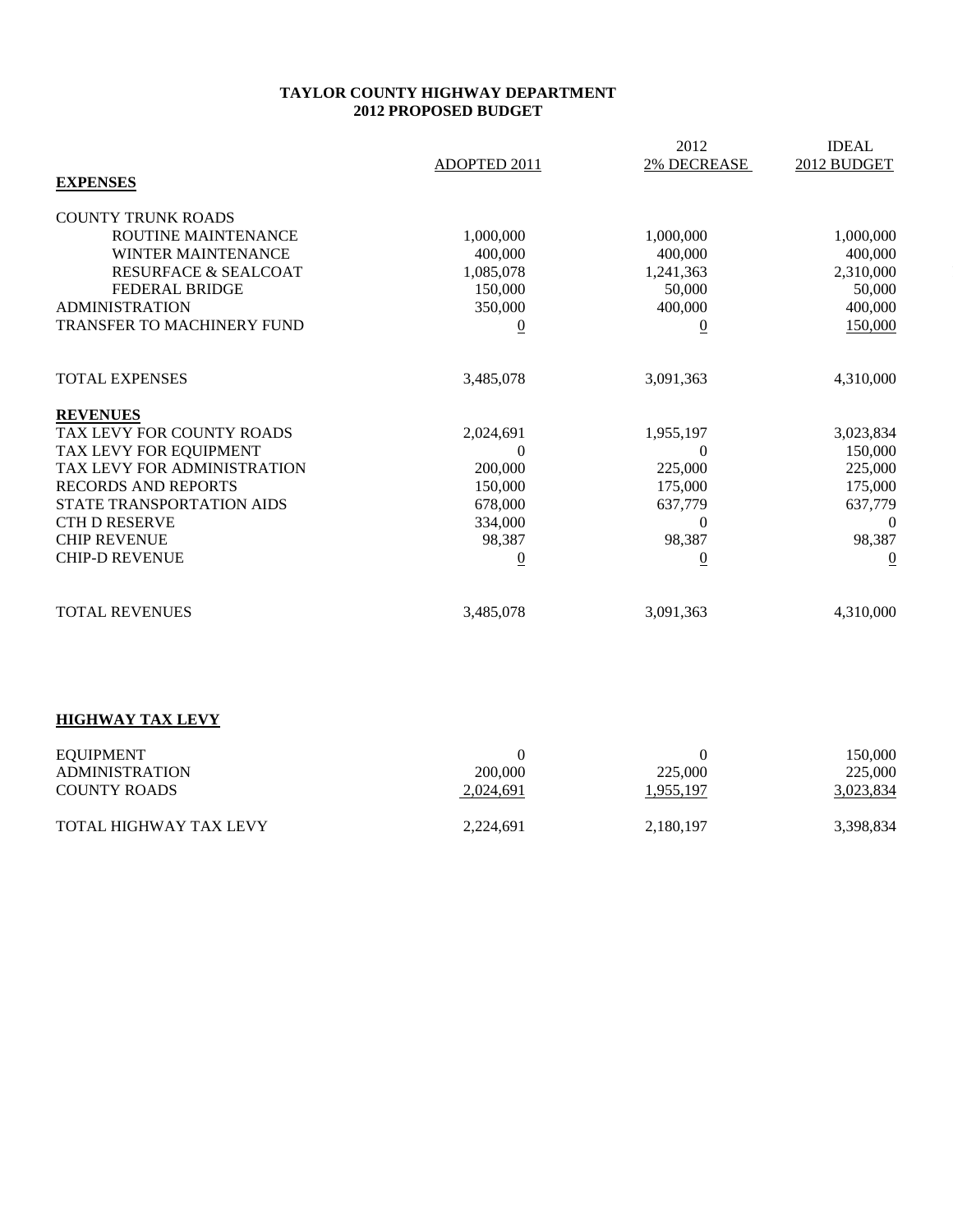| Docket No. |
|------------|
|            |

**RESOLUTION NO. \_\_\_\_\_\_\_\_\_\_**

A RESOLUTION APPROVING THE 2012 HIGHWAY DEPARTMENT EQUIPMENT SCHEDULE.

WHEREAS, Chapter 18.01, Section (1) of the Taylor County Code requires annual County Board of Supervisors approval of the Equipment Schedule for purchase of equipment, buildings and grounds and betterments by the Highway Department and,

WHEREAS, the Highway Committee and Highway Department have completed an itemized estimate of expenditures and resources for the purchase of highway equipment for 2012 as follows:

| 2011 Estimated Machinery Earnings | \$300,000 |
|-----------------------------------|-----------|
| 2011 Equipment Fund Carryover     | \$100,000 |
| <b>Total Resources</b>            | \$400,000 |
|                                   |           |
| Patrol Truck                      | \$160,000 |
| Quad Axle Dump Truck (used)       | \$90,000  |
| <b>Blacktop Patch Bunker</b>      | \$65,000  |
| <b>Commissioner Truck</b>         | \$26,000  |
| Tanker Trailer                    | \$24,000  |
| Betterments and Unanticipated     | \$35,000  |
| <b>Total Expenditures</b>         | \$400,000 |

WHEREAS, the Taylor County Highway Committee approved the proposed 2012 Equipment Schedule on August 16, 2011,

WHEREAS, the Taylor County Finance Committee approved the proposed 2012 Equipment Schedule on\_\_\_\_\_\_\_\_\_\_\_\_\_\_\_\_\_\_\_\_\_\_\_, 2011,

NOW THEREFORE, BE IT RESOLVED, that this Board of Supervisors, duly assembled on this \_\_\_ day of October, 2011, does hereby approve the 2012 Highway Department Equipment Schedule.

\_\_\_\_\_\_\_\_\_\_\_\_\_\_\_\_\_\_\_\_\_\_\_\_\_\_\_\_ \_\_\_\_\_\_\_\_\_\_\_\_\_\_\_\_\_\_\_\_\_\_\_\_\_\_

RESPECTFULLY SUBMITTED:

# **HIGHWAY COMMITTEE: FINANCE COMMITTEE:**

Charles Zenner, Chair Fred Parent, Chair

 $\_$  ,  $\_$  ,  $\_$  ,  $\_$  ,  $\_$  ,  $\_$  ,  $\_$  ,  $\_$  ,  $\_$  ,  $\_$  ,  $\_$  ,  $\_$  ,  $\_$  ,  $\_$  ,  $\_$  ,  $\_$  ,  $\_$  ,  $\_$  ,  $\_$ 

Ray Soper **Charles Zenner** Charles Zenner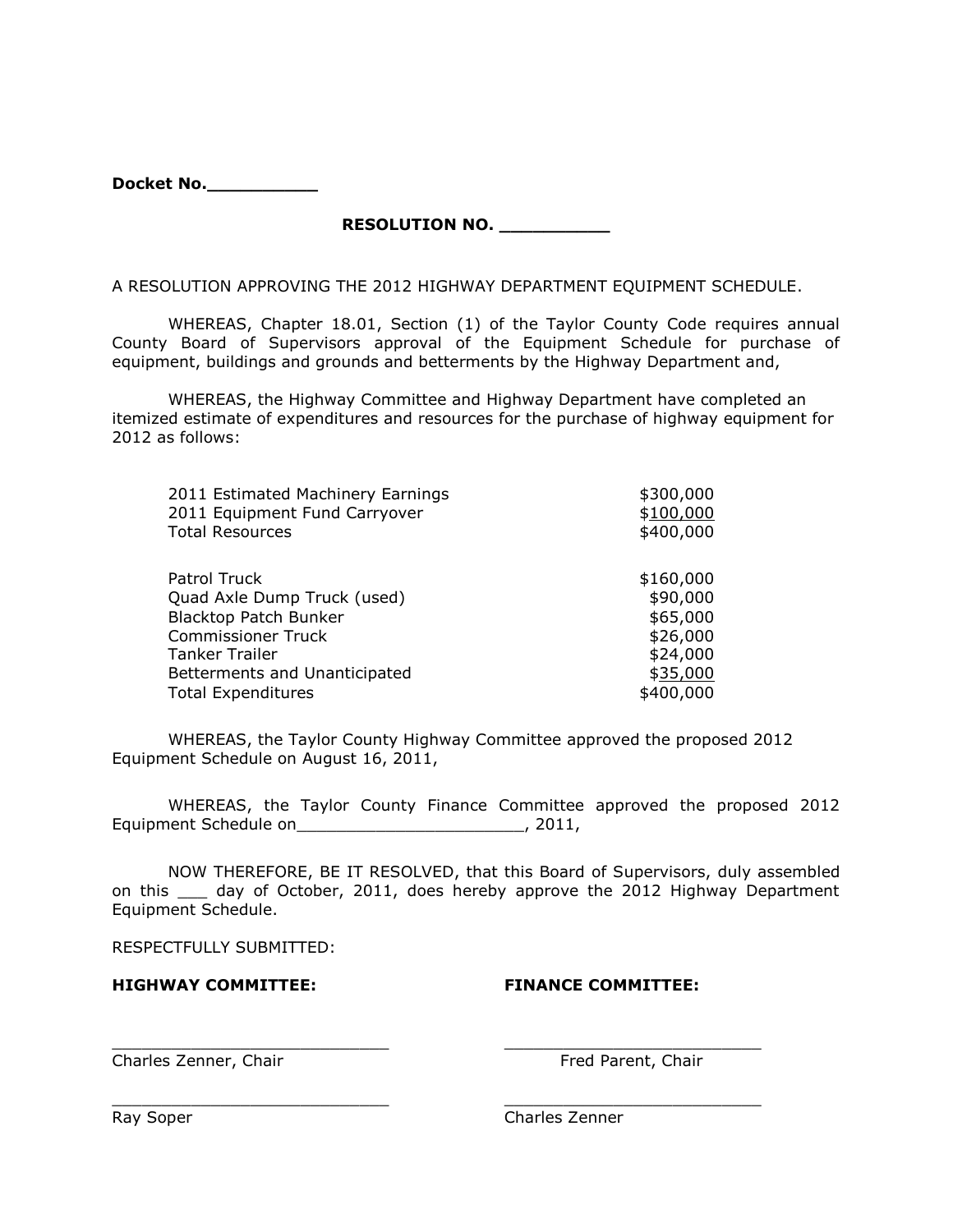John Werner III Scott Mildbrand

Dennis Fuchs Dave Krug

Scott Mildbrand Dennis Fuchs

 $\_$  ,  $\_$  ,  $\_$  ,  $\_$  ,  $\_$  ,  $\_$  ,  $\_$  ,  $\_$  ,  $\_$  ,  $\_$  ,  $\_$  ,  $\_$  ,  $\_$  ,  $\_$  ,  $\_$  ,  $\_$  ,  $\_$  ,  $\_$  ,  $\_$ 

\_\_\_\_\_\_\_\_\_\_\_\_\_\_\_\_\_\_\_\_\_\_\_\_\_\_\_\_ \_\_\_\_\_\_\_\_\_\_\_\_\_\_\_\_\_\_\_\_\_\_\_\_\_\_

 $\frac{1}{2}$  ,  $\frac{1}{2}$  ,  $\frac{1}{2}$  ,  $\frac{1}{2}$  ,  $\frac{1}{2}$  ,  $\frac{1}{2}$  ,  $\frac{1}{2}$  ,  $\frac{1}{2}$  ,  $\frac{1}{2}$  ,  $\frac{1}{2}$  ,  $\frac{1}{2}$  ,  $\frac{1}{2}$  ,  $\frac{1}{2}$  ,  $\frac{1}{2}$  ,  $\frac{1}{2}$  ,  $\frac{1}{2}$  ,  $\frac{1}{2}$  ,  $\frac{1}{2}$  ,  $\frac{1$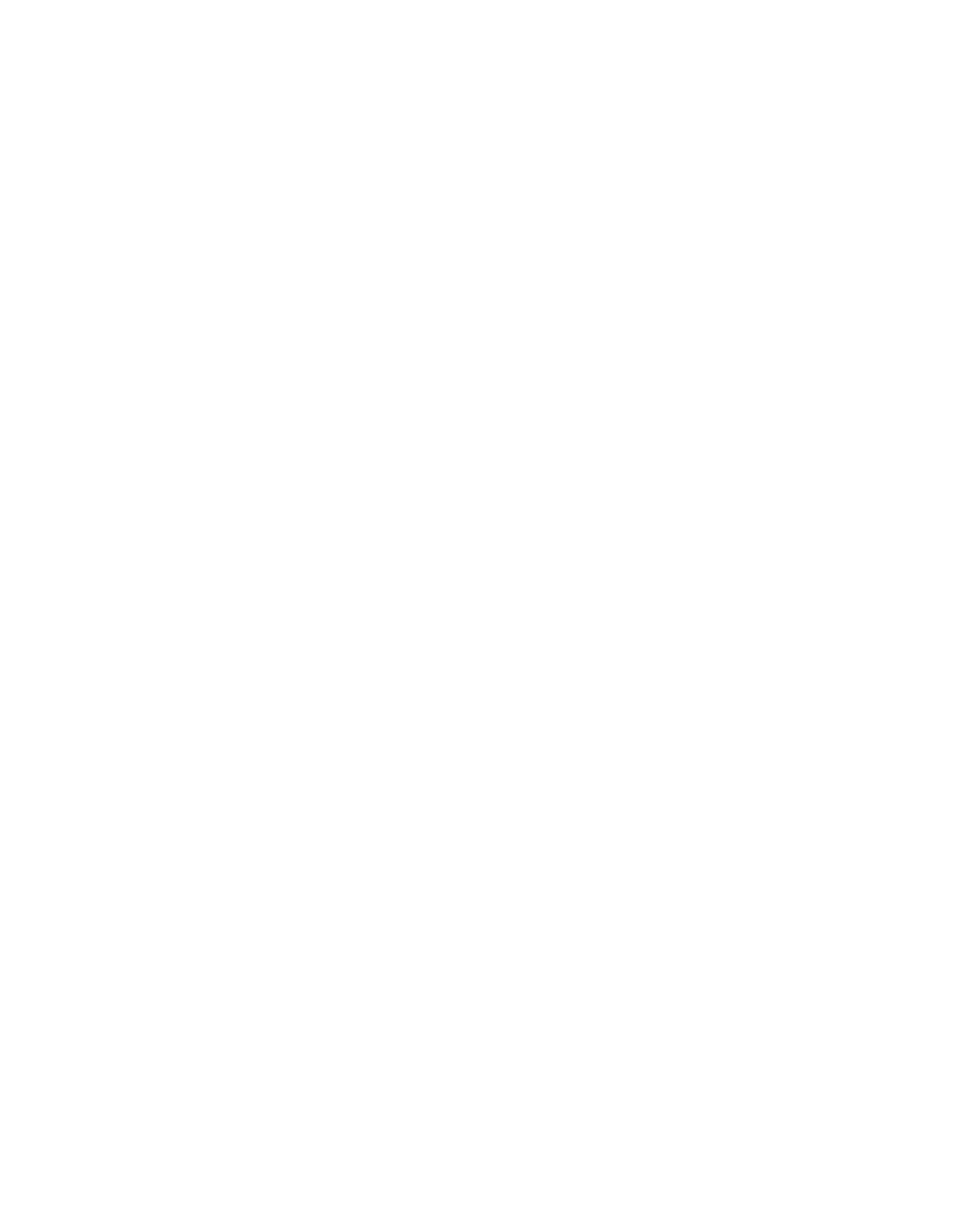July 19, 2011 Highway Department Office

| <b>Call Meeting to Order:</b> | Chairman Zenner called the meeting to order at 2:30 p.m.    |
|-------------------------------|-------------------------------------------------------------|
| <b>Members Present:</b>       | Fuchs, Mildbrand, Soper, and Werner                         |
| <b>Members Absent:</b>        | None                                                        |
| <b>Other Attendees:</b>       | Shop Superintendent Fred Ebert and Accountant Ginny Wilkins |

**Approve Minutes:** Motion by Fuchs/Werner and carried to approve the minutes of the June 21 meeting.

Sue Emmerich was not available for an update on the Highway 13 construction.

Cash vouchers and journal vouchers were audited. Motion by Fuchs/Mildbrand and carried to approve cash vouchers totaling \$563,345.11 and journal vouchers totaling \$55,052.57.

Shop Superintendent Ebert presented information on an available used 2004 Kenworth quad axle truck. The cost of the truck is \$65,000.00. After discussion, motion by Mildbrand/Werner to purchase the truck. A roll call vote was taken: Werner aye, Fuchs aye, Mildbrand aye, Soper aye and Zenner aye. Motion carried.

Ebert presented proposals for the floor, heat and electric for the lean-to addition to the salt shed. The low proposal for the heat was \$25,000 and the electric was \$8,074. Both proposals were from S.D. Ellenbecker. Ebert explained that he received two proposals for the floor that are very close but he needs to verify that they are both proposing the same materials and set up. After discussion, motion by Soper/Werner to award S.D. Ellenbecker the heat and electric and to allow Ebert and the Highway Commissioner to accept the lowest price for the floor that meets all of the specifications. Motion carried.

Ebert also explained that the performance bond for the November 1 completion of the building has been modified to charge \$100 per day for each day after November 1 that the building is not usable.

The commissioner presented petitions for County Bridge Aid.

The following Petitions for Bridge Aid were approved:

| <b>TOWN</b>  | <b>LOCATION</b>                            | <b>CULVERT</b><br><b>SIZE</b> | <b>ESTIMATED</b><br><b>COST</b>     | <b>MOTION BY</b> | <b>MOTION</b><br><b>CARRIED</b> |
|--------------|--------------------------------------------|-------------------------------|-------------------------------------|------------------|---------------------------------|
| Deer Creek   | Oriole Dr.5<br>mile south of<br>CTH A      | $240' \times 48''$            | $$15,788.06 -$<br>\$14,402.30(FEMA) | Fuchs/Mildbrand  | $\sqrt{}$                       |
| Little Black | Apple Ave<br>Section 3 SW<br>1/4 of SE 1/4 | $2 -$<br>#120 $\times$ 48'    | \$32,000.00                         | Fuchs/Werner     | Zenner<br>abstained             |

The commissioner reported on department completed projects and future projects which include chipsealing on County Roads H, F and A.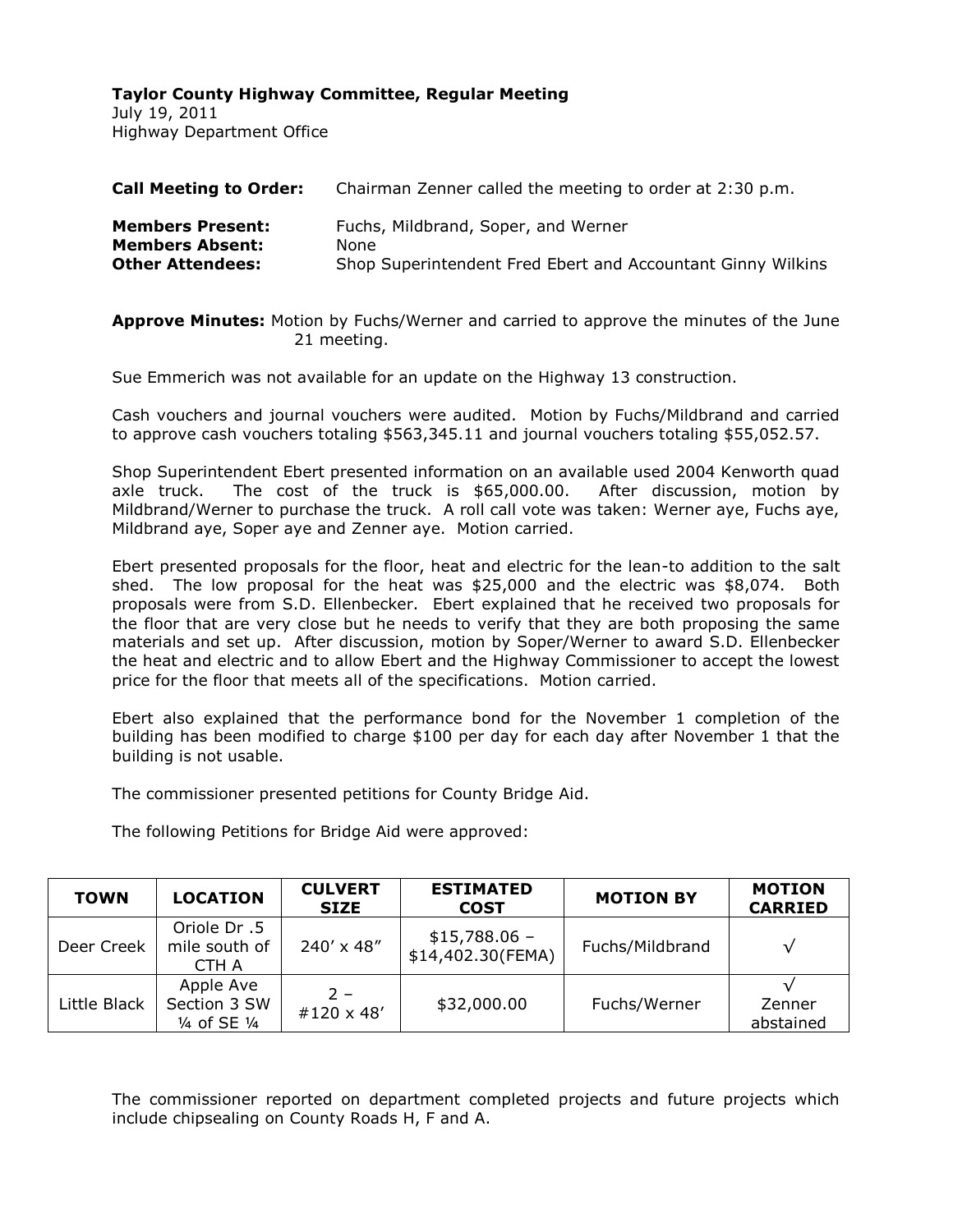The commissioner informed the committee of a \$100,000 Local Force Account (LFA) received from the State to install culverts on STH 102 and shouldering on other State roads

The commissioner reported on the replacement of sewer and water lines to the highway shop.

**Next Committee Meeting:** The next regular meeting of the Taylor County Highway Committee will be August 16, 2011

**Adjournment:** Motion by Fuchs/Mildbrand and carried to adjourn at 3:25 P.M.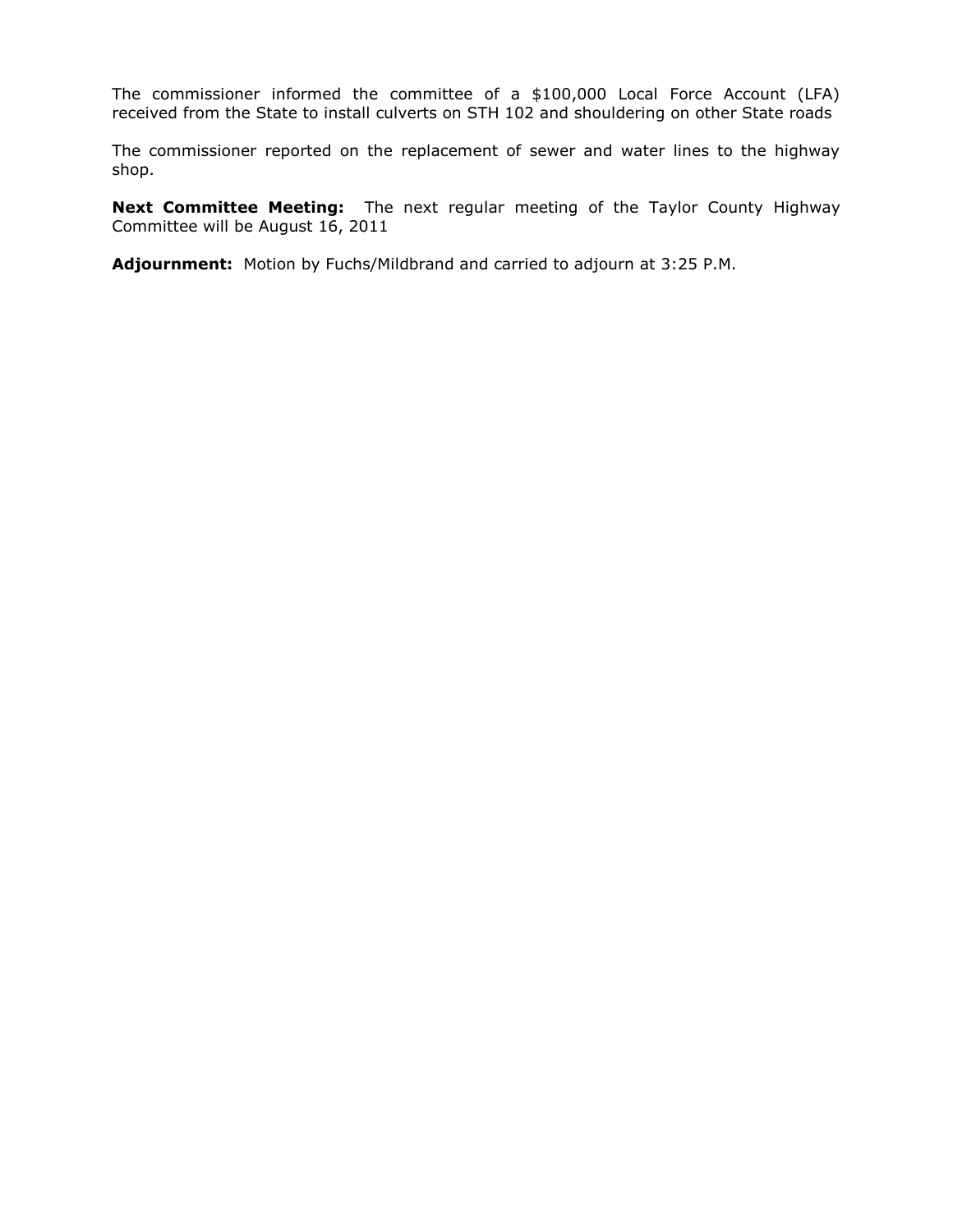June 21, 2011 Highway Department Office

|                                                                                                                                                                                                                                                                                                    | Chairman Zenner called the meeting to order at 1:00 p.m. |  |  |  |  |
|----------------------------------------------------------------------------------------------------------------------------------------------------------------------------------------------------------------------------------------------------------------------------------------------------|----------------------------------------------------------|--|--|--|--|
| Fuchs, Mildbrand, Soper, and Werner<br><b>Members Present:</b><br><b>Members Absent:</b><br>None<br><b>Other Attendees:</b><br>Board Chairman Metz, Sue Emmerich,<br>County<br>Superintendent Fred Ebert, Paula Liske of WIGM Radio, Brian<br>Wilson of The Star News and Accountant Ginny Wilkins | Shop                                                     |  |  |  |  |

**Approve Minutes:** Motion by Fuchs/Werner and carried to approve the minutes of the May 17 meeting.

Sue Emmerich gave a report on the status of the Highway 13 reconstruction project. Business directional signs have been installed at CTH O and Whelen Avenue. An alternate route is being sought for the northern portion of the reconstruction project and directional signs will be installed when the route is determined. There will be no street lights during the reconstruction of the northern portion of the project. Emmerich reported that there has been a high level of cooperation among all who are involved in the project. Emmerich left the meeting at 1:10.

Cash vouchers and journal vouchers were audited. Motion by Werner/Fuchs and carried to approve cash vouchers totaling \$638,245.93 and journal vouchers totaling \$54,567.24.

Shop Superintendent reported on proposals received for a lean-to addition to the existing salt shed. Proposals received were:

| <b>Precision Builders</b> | \$99,128.00  |
|---------------------------|--------------|
| SD Ellenbecker            | \$105,773.00 |
| Decker Lumber             | \$108,773.00 |
| Huotari                   | \$122,000.00 |
|                           |              |

After discussion, motion by Fuchs/Werner and carried to accept the proposal from Precision Builders with a 5% performance bond which will be forfeited if the building is not complete by November 1, 2011.

The commissioner presented petitions for County Bridge Aid.

The following Petitions for Bridge Aid were approved:

| <b>TOWN</b> | <b>LOCATION</b>                          | <b>CULVERT</b><br><b>SIZE</b> | <b>ESTIMATED</b><br><b>COST</b> | <b>MOTION BY</b> | <b>MOTION</b><br><b>CARRIED</b> |
|-------------|------------------------------------------|-------------------------------|---------------------------------|------------------|---------------------------------|
| Aurora      | Miller Ave .9<br>mile east of<br>CTH H   | $1 - 48'' \times 44'$         | \$2,750.00                      | Fuchs/Mildbrand  | √                               |
| Aurora      | Franks Ave .2<br>mile east of<br>Ness Rd | $1 - 48'' \times 44'$         | \$2,750.00                      | Fuchs/Mildbrand  | √                               |
| Hammel      | Mondeax Dr<br>1/4 mile south<br>of CTH M | $2 - 36'' \times 40'$         | \$3,000.00                      | Werner/Fuchs     | √                               |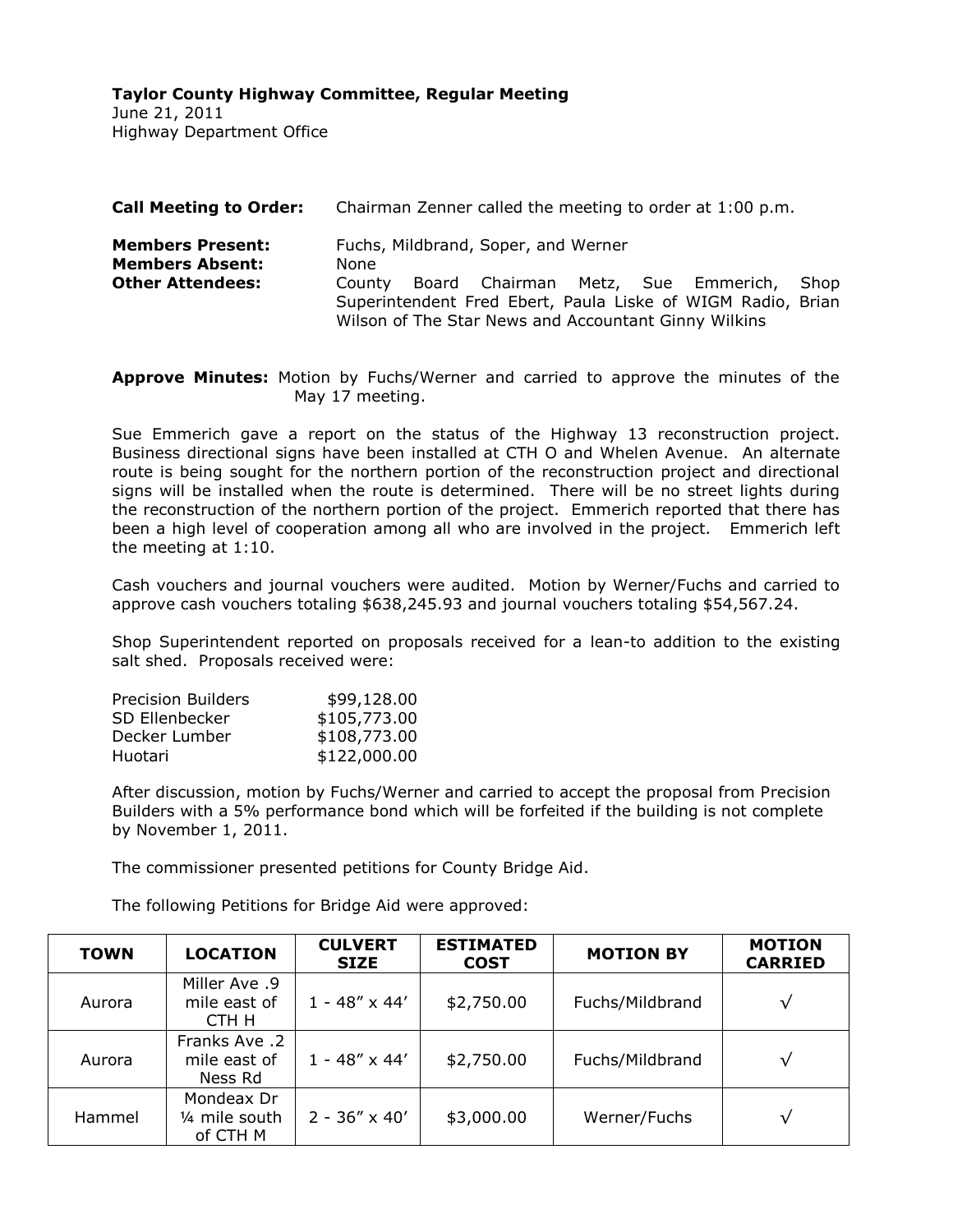| Hammel  | Brook Dr 1/ <sub>3</sub><br>mile west of<br>CTH EI | $2 - 48'' \times 50'$ | \$5,400.00 | Werner/Fuchs    |  |
|---------|----------------------------------------------------|-----------------------|------------|-----------------|--|
| Molitor | Keyes Ave .41<br>mile east of<br>Lake 19 Rd        | $1 - 72'' \times 62'$ | \$8,600.00 | Fuchs/Mildbrand |  |

Commissioner Sackmann reported that the highway department will be sharing the cost of the grader shed roof replacement with the Buildings and Facilities Department.

The commissioner reported that the County Roads O and E intersection design is completed. The engineering firm will purchase the right of way and wetland mitigation property.

The commissioner reported that a used quad axle truck is available for \$65,000. The money for this purchase is in the machinery fund. The committee will consider this purchase at the July meeting.

**Next Committee Meeting:** The next regular meeting of the Taylor County Highway Committee will be July 19, 2011 at 1:00 P.M.

**Adjournment:** Motion by Fuchs/Werner and carried to adjourn at 1:40 P.M.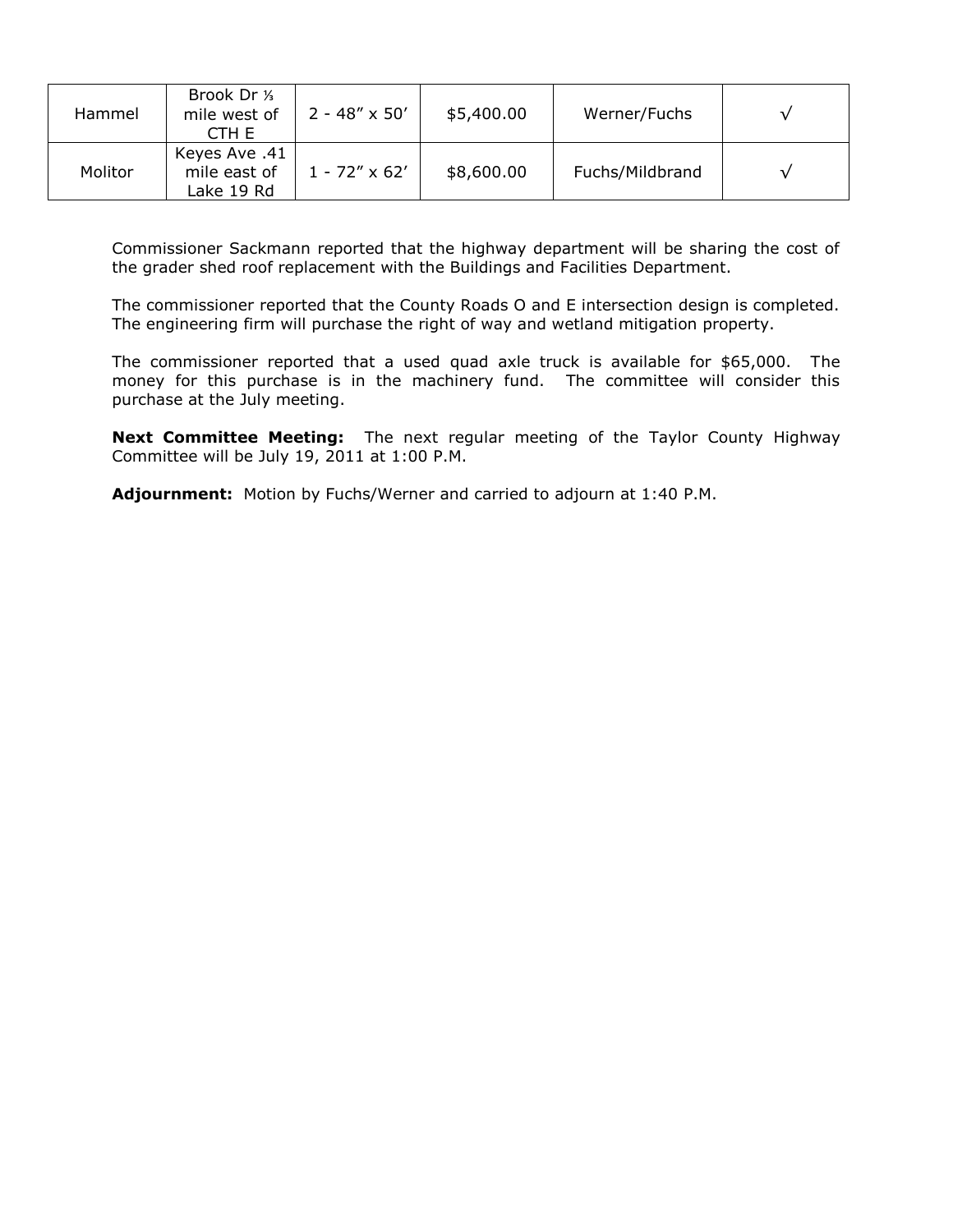May 17, 2011 Highway Department Office

| <b>Call Meeting to Order:</b>                                                | Chairman Zenner called the meeting to order at 1:00 p.m.                                                                                                                                                         |  |  |
|------------------------------------------------------------------------------|------------------------------------------------------------------------------------------------------------------------------------------------------------------------------------------------------------------|--|--|
| <b>Members Present:</b><br><b>Members Absent:</b><br><b>Other Attendees:</b> | Fuchs, Mildbrand, Soper, and Werner<br>None<br>County Board Chairman Metz, Sue Emmerich, Brad Ruesch,<br>Don Liske, Mark Carpenter, Dennis Resech, Brian Wilson of The<br>Star News and Accountant Ginny Wilkins |  |  |
|                                                                              |                                                                                                                                                                                                                  |  |  |

**Approve Minutes:** Motion by Werner/Fuchs and carried to approve the minutes of the April 26 and May 2 meetings.

Sue Emmerich gave a report on the status of the signing for the Highway 13 reconstruction project. The highway department has installed the posts for the directional signs, but the signs are not complete yet. Additional directional signs will be posted within the city. Emmerich left the meeting at 1:05.

Cash vouchers and journal vouchers were audited. Motion by Werner/Fuchs and carried to approve cash vouchers totaling \$197,988.83 and journal vouchers totaling \$52,523.70.

Brad Ruesch, Don Liske, Mark Carpenter, Dennis Resech and Dennis Fuchs (stated his intent to abstain from voting on issue) presented information on a request from Taylor Made ATV'ers to expand the ATV trail system to include some county roads. Ruesch explained that the request is to use county roads between town roads and the current trails to create an interconnecting trail system. The trails need to be properly and legally signed before the routes can be used as part of the trail system. The State provides funding for signage for routes to trails, but does not cover all roads that may be opened to ATV use.

Commissioner Sackmann said that the ATV club would provide posts and signs for the trails and the highway department would install them.

Ruesch also explained that the ATV club carries liability insurance to cover any incidents on the trails and designated routes.

Mildbrand stated that he is very pro-business; however he questioned the safety of ATV's travelling at 35 mph on a 55 mph county highway. He also stated that there could be an issue with noise.

After further discussion, motion by Werner to provide the Taylor Made ATV'ers access to designated county roads on a probationary basis. No second was made to the motion.

No further action was taken. Ruesch, Liske, Carpenter and Resech left the meeting at 1:45.

The commissioner presented petitions for County Bridge Aid. He explained that some of the towns have also applied for State Flood Aid for these same petitions. If Flood Aid is awarded, the county will subtract it from the improvement cost before county bridge aid is paid.

The following Petitions for Bridge Aid were approved: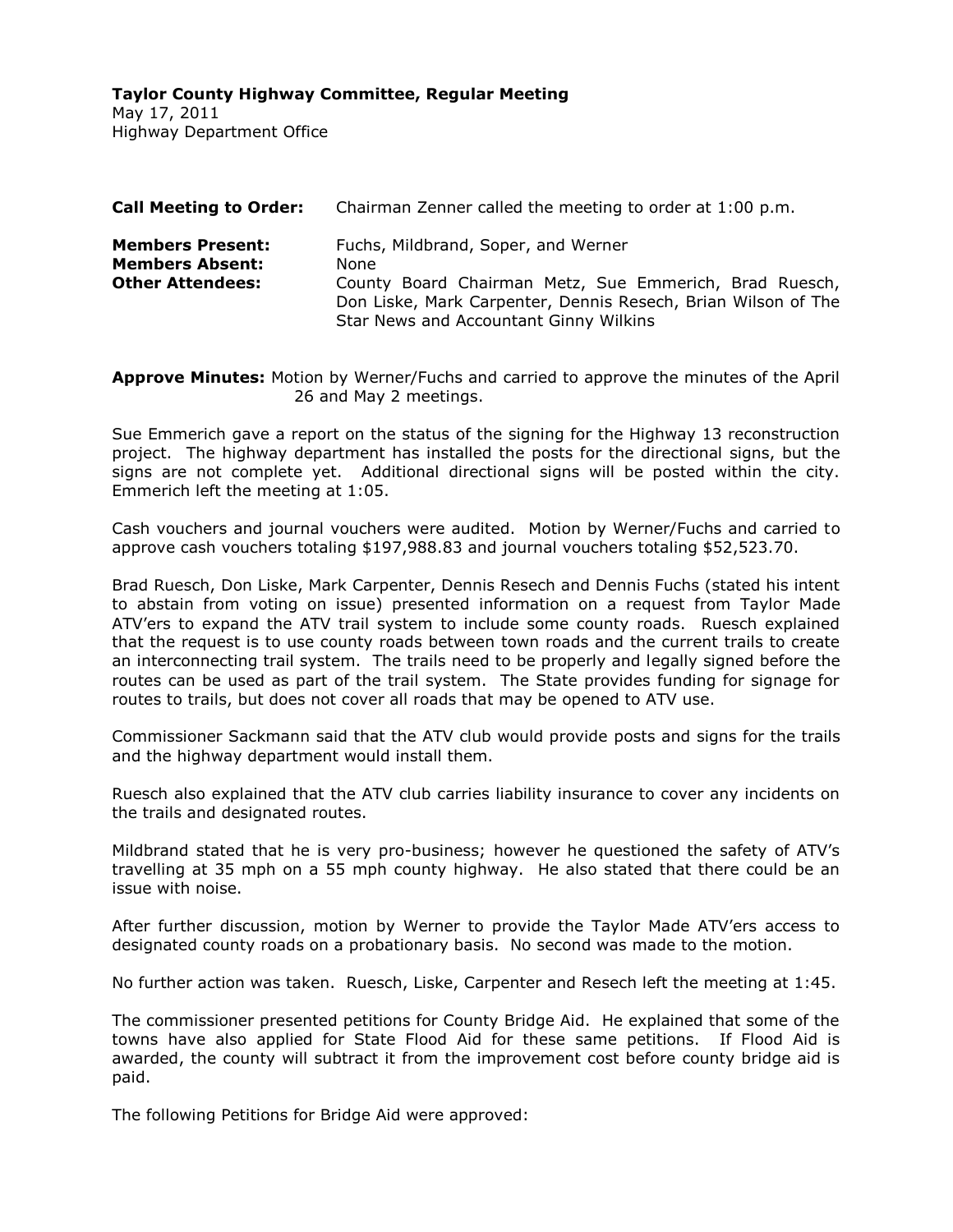| <b>TOWN</b> | <b>LOCATION</b>                                    | <b>CULVERT</b><br><b>SIZE</b> | <b>ESTIMATED</b><br><b>COST</b> | <b>MOTION BY</b> | <b>MOTION</b><br><b>CARRIED</b>    |
|-------------|----------------------------------------------------|-------------------------------|---------------------------------|------------------|------------------------------------|
| Chelsea     | Ketchum Ave                                        | $2 - 48'' \times 36'$         | \$5,256.00                      | Werner/Fuchs     | $\sqrt{}$ (Mildbrand<br>abstained) |
| Deer Creek  | Lekie Drive 1/2<br>mile south of<br>Apple          | $1 - 48'' \times 40'$         | \$2,400.00                      | Mildbrand/Werner | $\sqrt{}$                          |
| Deer Creek  | <b>Stetson Ave</b><br>3/4 mile east<br>of Ruby     | $2 - 42'' \times 44'$         | \$3,640.00                      | Mildbrand/Werner | $\sqrt{}$                          |
| Greenwood   | Trout Ave 1<br>mile west of<br>Timber              | $3 - 60'' \times 48'$         | \$16,800.00                     | Mildbrand/Werner | $\sqrt{}$ (Fuchs<br>abstained)     |
| Greenwood   | Joe Martin Dr<br>1/8 mile from<br>CTH M            | $2 - 36'' \times 34'$         | \$2,800.00                      | Mildbrand/Werner | $\sqrt{}$ (Fuchs<br>abstained)     |
| Grover      | <b>Winter Sports</b><br>Rd 50" south<br>of Trucker | $1 - #90 \times 60'$          | \$12,138.00                     | Soper/Mildbrand  | $\sqrt{}$                          |
| Holway      | Pine Ave 3/4<br>west of<br>Larson                  | $1 - 48'' \times 40'$         | \$2,500.00                      | Werner/Mildbrand | $\sqrt{}$                          |
| Holway      | Elm Ave 1/4<br>mile west of<br>Hamm                | $1 - 48'' \times 60'$         | \$4,672.00                      | Werner/Mildbrand | $\sqrt{}$                          |
| Medford     | Cedar St<br>1740' east of<br>Sunset                | $1 - 36'' \times 40'$         | \$1,700.00                      | Mildbrand/Soper  | $\sqrt{}$                          |
| Medford     | Pleasant Ave<br>1534' east of<br>Erl               | $2 - 36'' \times 42'$         | \$4,150.00                      | Mildbrand/Soper  | $\sqrt{}$                          |
| Medford     | Perkins St<br>1540' east of<br>Vision              | $2 - 54'' \times 60'$         | \$10,360.00                     | Mildbrand/Soper  | $\sqrt{}$                          |

Commissioner Sackmann reported that the State has increased the funding for the County Roads O & E intersection to \$357,000. The county's share is 10%. The commissioner explained that it would cost the county approximately \$40,000 to go ahead with the project or \$25,000 plus culvert replacement costs, which would exceed \$40,000 to cancel. The commissioner is going to accept the project funding change.

Sackmann explained that he is working with Steve Oberle of the Land Conservation Department and Larry Peterson of the Zoning Department on the Hannibal salt contamination site. They will contact the DNR to determine the necessity of hiring a consultant to complete the reporting on the site.

Sackmann reported that 7,000 tons of recycle material have been produced for department use from existing piles that were in the shop yard.

Sackmann also reported that the lean to building project will be rebid to include prevailing wage information. Previous bids were returned unopened.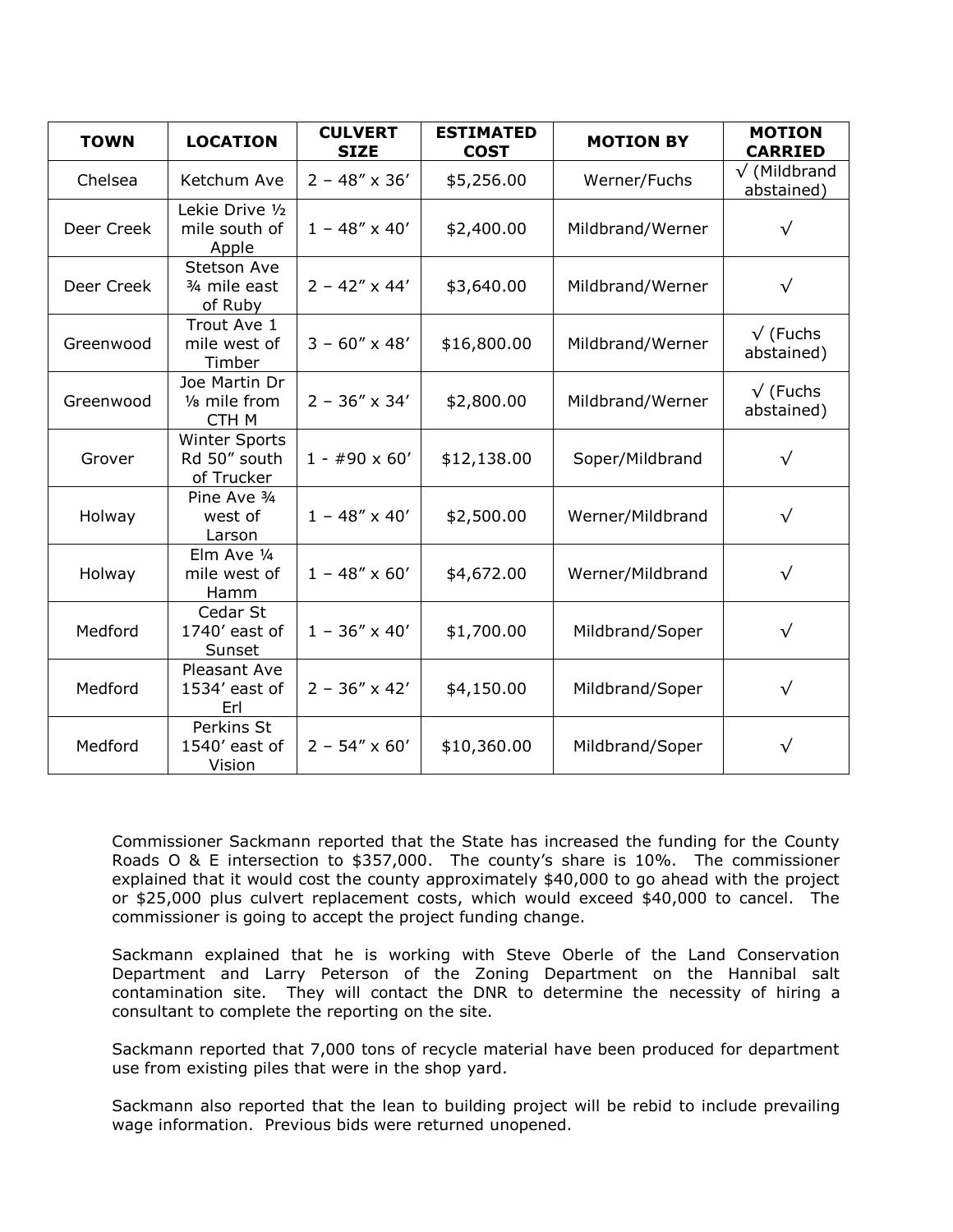Sackmann has signed off on the Town of Westboro's restoration of County Road D during their previous construction project. There have been some questions on the placement of stop signs on County Road D.

Sackmann reported that there are some issues with the restoration of County Road A in the Village of Stetsonville following their water project. He has not signed off on the project.

The speed limit on County Road Q was discussed. Sackmann reported that there may be an issue with a speed limit of 55 mph on the part of the road that borders property that is annexed to the City of Medford. The previously voted on ordinance will be amended on the floor of the County Board Meeting to change the speed limit on County Road Q to 45 miles per hour from State Highway 64 to Allman Street.

The commissioner reported that Transportation Aids may not be cut the 10 to 12% for 2012 as had previously been reported

**Next Committee Meeting:** The next regular meeting of the Taylor County Highway Committee will be June 21, 2011 at 1:00 P.M.

**Adjournment:** Motion by Mildbrand/Werner and carried to adjourn at 2:30 P.M.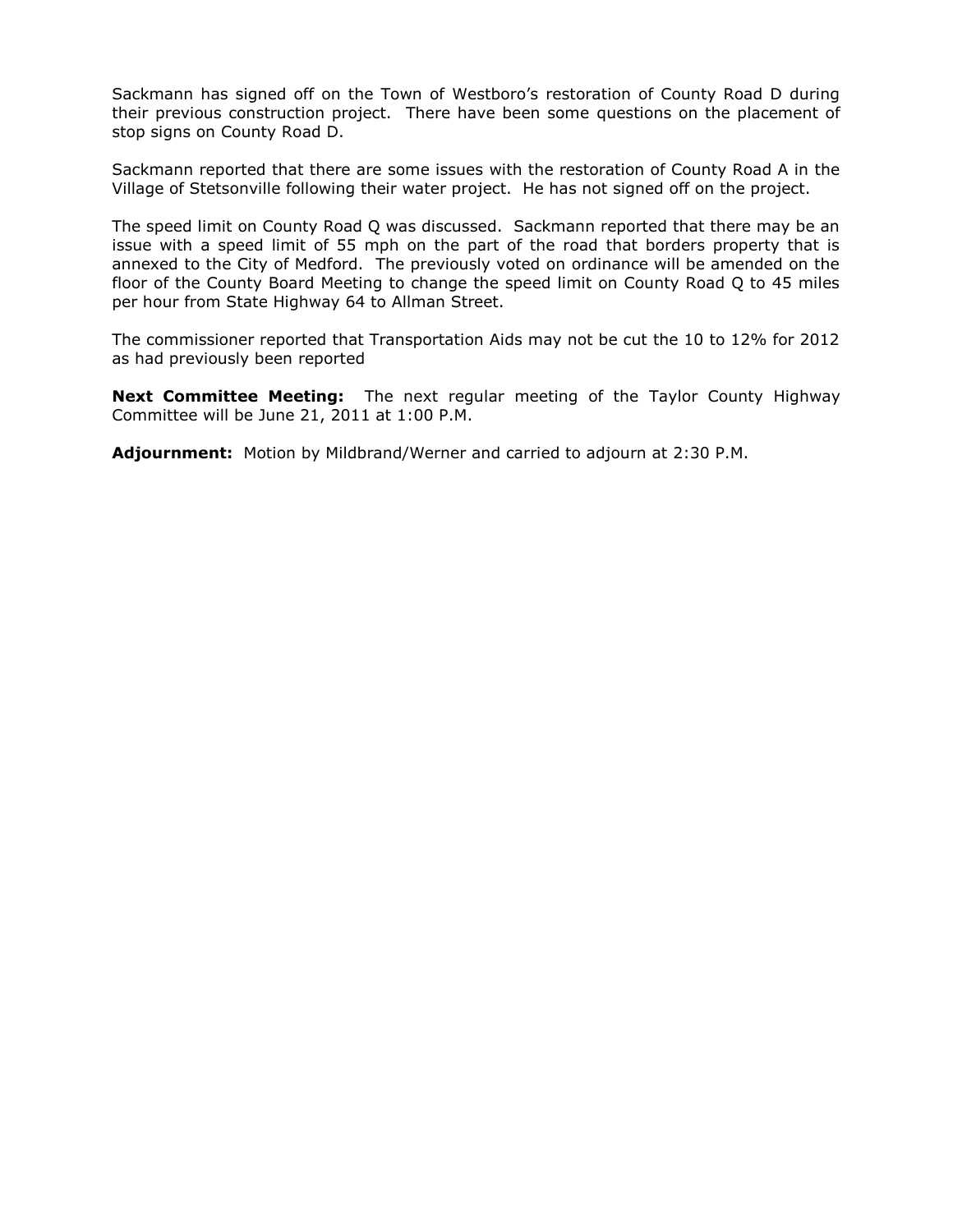**Taylor County Highway Committee, Special Meeting**

May 2, 2011 Highway Department Office

| <b>Call Meeting to Order:</b>                                                | Chairman Zenner called the meeting to order at 10:00 a.m.                                                                                                                                                                                                                |
|------------------------------------------------------------------------------|--------------------------------------------------------------------------------------------------------------------------------------------------------------------------------------------------------------------------------------------------------------------------|
| <b>Members Present:</b><br><b>Members Absent:</b><br><b>Other Attendees:</b> | Fuchs, Mildbrand, Soper and Werner<br>None<br>County Board Chairman Metz, Chip Courtney of The Medford<br>Cooperative, Sue Emmerich of the Medford Area Chamber of<br>Commerce, Paula Liske of WIGM Radio, Brian Wilson of The<br>Star News and Accountant Ginny Wilkins |

Chip Courtney and Sue Emmerich spoke on behalf of the Medford businesses being affected by the detours during the Highway 13 reconstruction. Many businesses would like to put up temporary directional signs to their businesses, but are not currently allowed to put their signs on the right-of-way of county roads. Emmerich stated that the City of Medford will be voting at their next meeting on a temporary signage variance.

Highway Commissioner Sackmann was concerned with the safety issue of drivers being distracted by too many signs. He was also concerned with the ability of the department to perform maintenance activities if there are too many signs to work around. He suggested installing posts at critical intersections so businesses could advertise on one sign.

The consensus was that this will be an ongoing issue for the duration of the construction. Everyone wants to work together to find the best solution to this problem.

Sue Emmerich will check with local businesses and see if they are interested with advertising on one or two posts installed at critical intersections. The Highway Commissioner will establish limits for any signs that will be installed on county right-of-way.

**Adjournment:** Motion by Mildbrand/Fuchs and carried to adjourn at 10:25 P.M.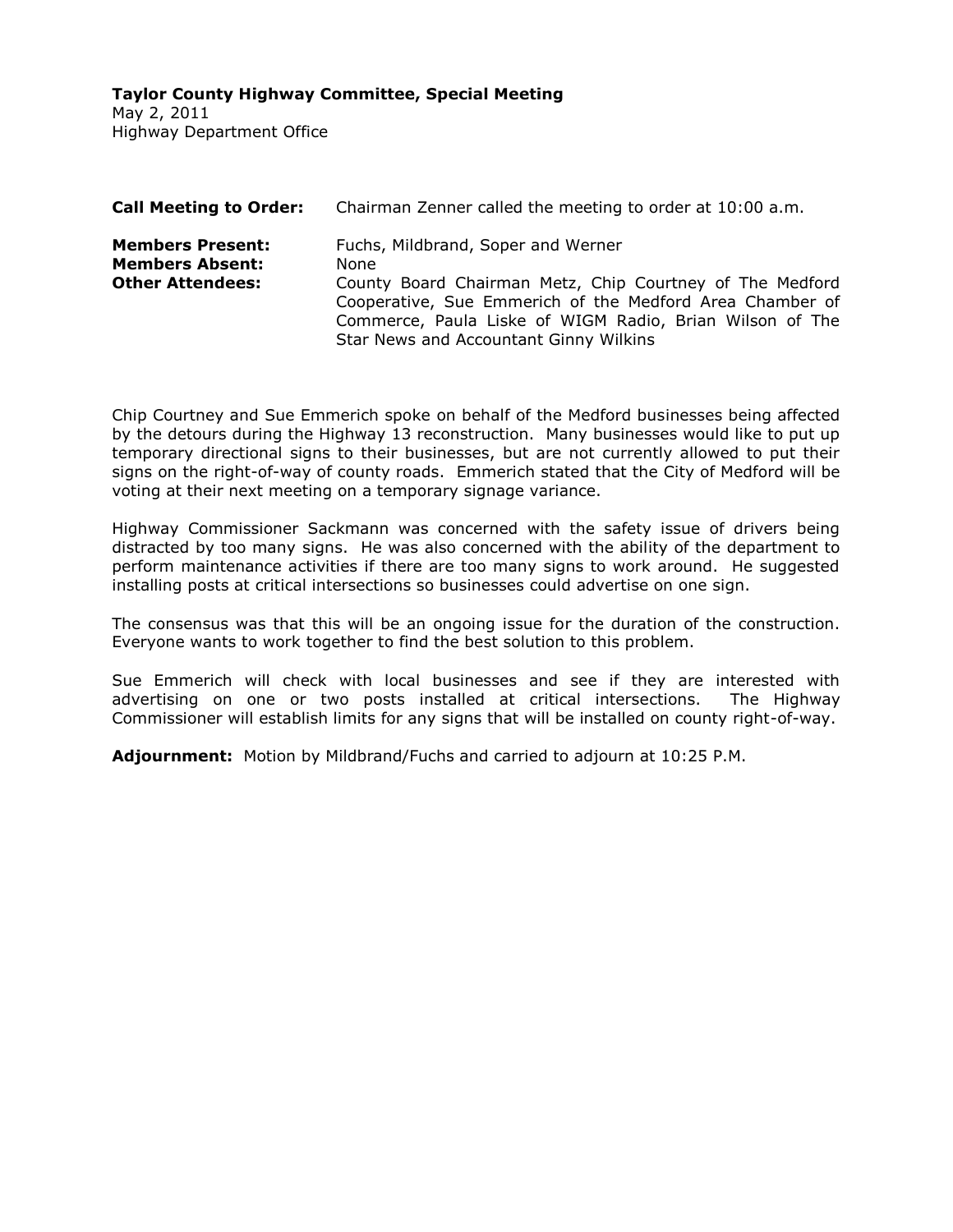April 26, 2011 Highway Department Office

| <b>Call Meeting to Order:</b>                                                | Chairman Zenner called the meeting to order at 1:00 p.m.                                                                                                                                        |
|------------------------------------------------------------------------------|-------------------------------------------------------------------------------------------------------------------------------------------------------------------------------------------------|
| <b>Members Present:</b><br><b>Members Absent:</b><br><b>Other Attendees:</b> | Fuchs, Mildbrand, Werner; Soper joined the meeting at 1:10<br>None<br>County Board Chairman Metz, Shop Superintendent Fred Ebert,<br>Brian Wilson of The Star News and Accountant Ginny Wilkins |

**Approve Minutes:** Motion by Fuchs/Werner and carried to approve the minutes of the February 15, 2011 meeting.

Chairman Zenner requested the committee to observe a moment of silence in remembrance of Committee Member Allen Beadles.

Cash vouchers and journal vouchers were audited. Motion by Mildbrand/Fuchs and carried to approve cash vouchers totaling \$552,420.47 and journal vouchers totaling \$135,272.98.

The Wisconsin Counties Highway Association West Central District Meeting will be held in Taylor County on May 6, 2011. Committee Members Fuchs, Soper, Werner and Zenner, County Board Chairman Metz and Highway Commissioner Sackmann will represent Taylor County at the meeting.

The Wisconsin Counties Highway Association Summer Highway Conference will be held in Wisconsin Dells on June 6, 7 and 8. Committee Members Fuchs, Werner and Zenner, County Board Chairman Metz and Commissioner Sackmann will represent Taylor County.

Commissioner Sackmann reviewed 2011 quotations for materials. After discussion, motion by Fuchs/Werner and carried to award the quotations as indicated on the attached 2011 Department Quotations Recommendations.

Shop Superintendent Ebert presented preliminary building plans for an addition to the salt storage building. The addition will be used for equipment storage and will replace the old shop building which was purchased by the State for the Highway 13 expansion project. Motion by Mildbrand/Soper and carried to request bids for the building.

Chairman Zenner reported that he received a request to increase the speed limit on County Road Q. After discussion, motion by Fuchs/Werner and carried to establish a 55 mile per hour speed limit on all of County Road Q. An ordinance will be drafted to be forwarded to the full County Board.

The commissioner reported on a letter from the DNR concerning the possible groundwater contamination at the former Hannibal Highway shop. This issue was dealt with in the past, however the DNR has not officially closed the site. Central Wisconsin Engineers who handled the past action at this site has given an estimate of \$16,400 for borings to determine if any additional action needs to be taken in order to get a DNR closure for the site. The committee recommended that the commissioner contact the county corporation counsel to determine what action to take.

The commissioner reported that the past winter's operations cost approximately \$100,000 more than average.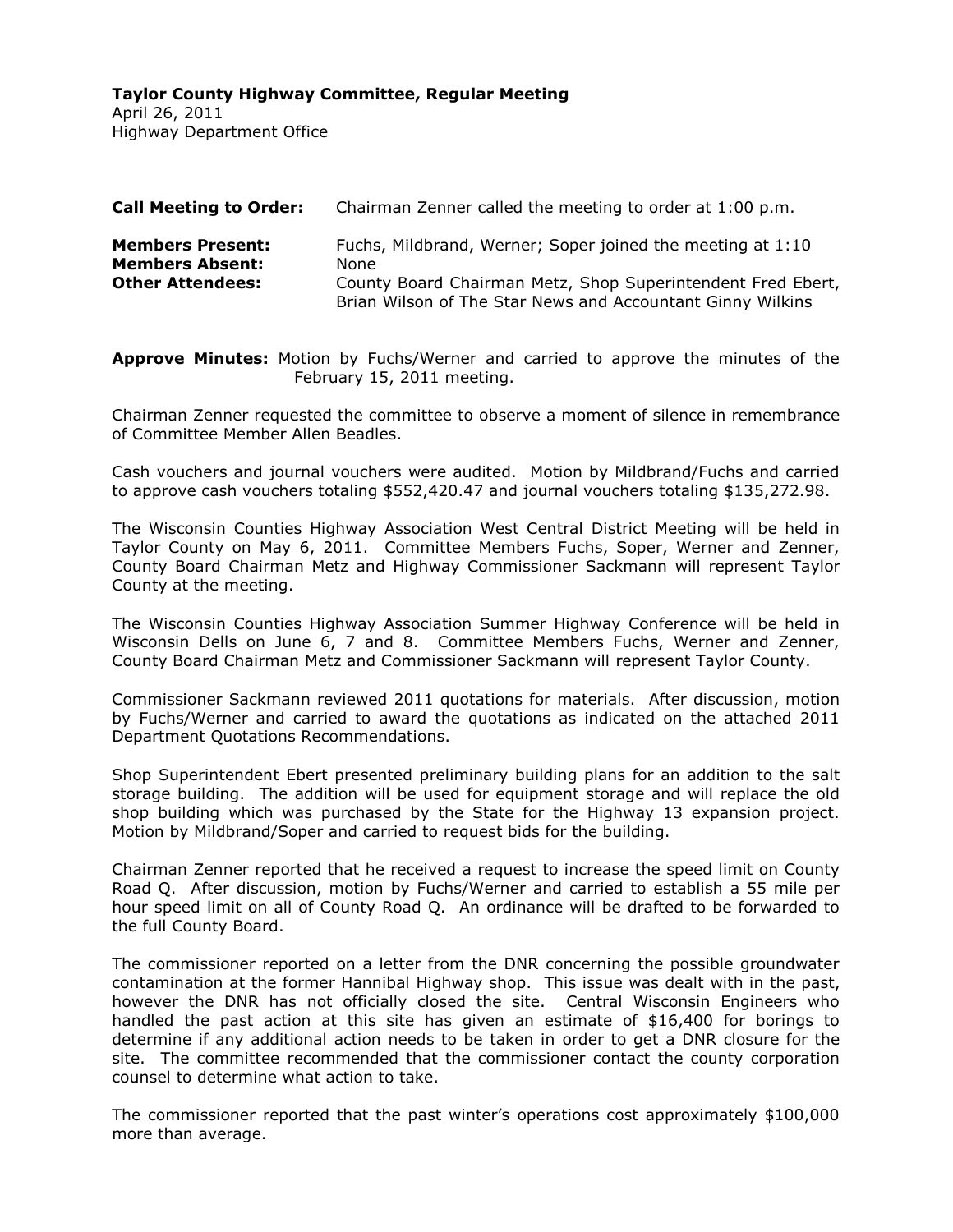The commissioner reported on the O and E intersection project. The project is a 90-10% split between the federal government and Taylor County. The project is capped at a cost of \$202,000. Anything over the cap would be Taylor County's responsibility. The current estimate to complete the project is \$353,000. The commissioner will do some additional research and will bring back his recommendations at a future meeting.

The commissioner reported that he signed a Traffic Maintenance Agreement with the state for \$773,000 for pavement marking. He also reported that the highway department has agreements with three counties for approximately \$200,000 for pavement marking.

**Next Committee Meeting:** The next regular meeting of the Taylor County Highway Committee will be May 17, 2011 at 1:00 P.M.

**Adjournment:** Motion by Mildbrand/Soper and carried to adjourn at 2:25 P.M.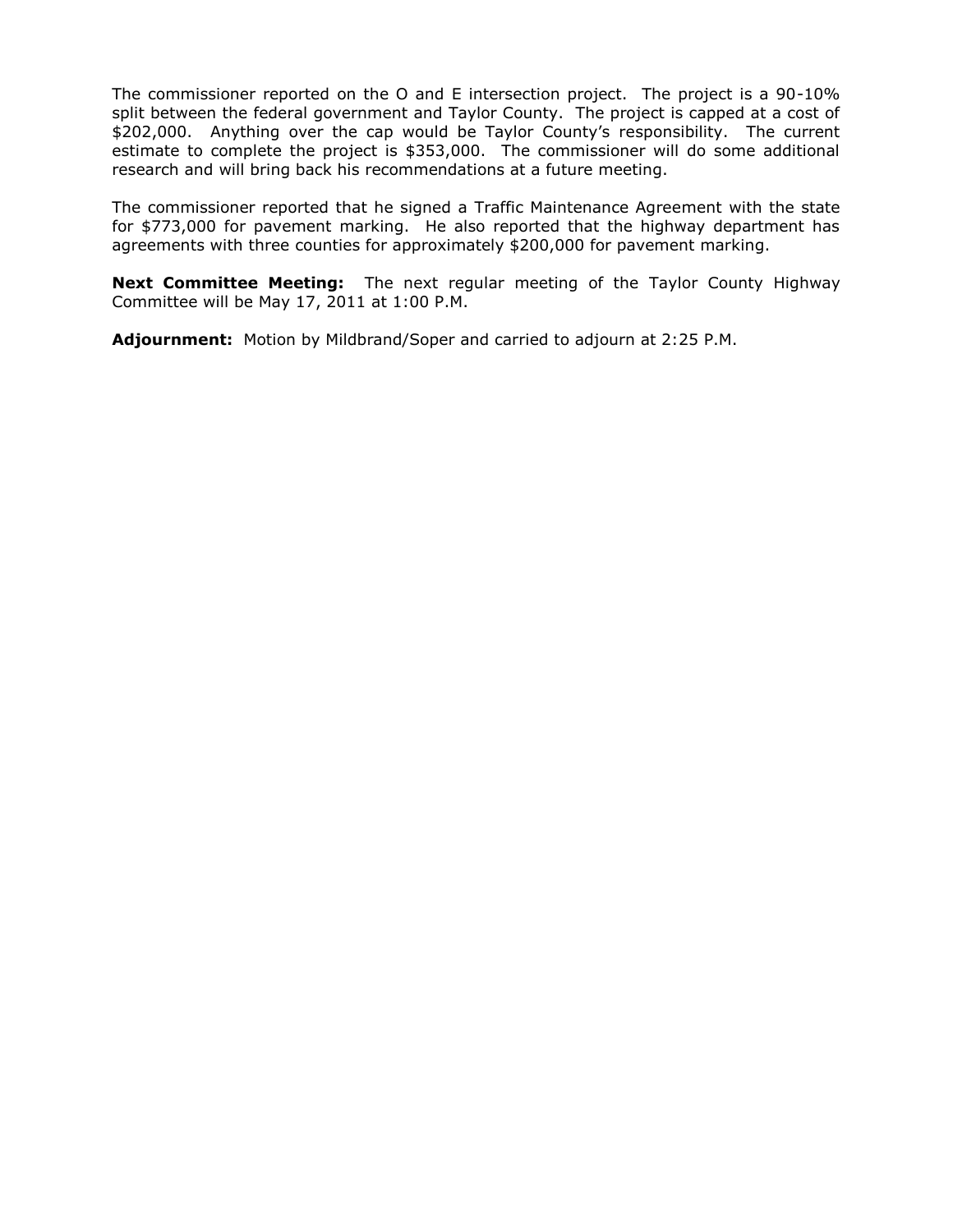**Taylor County Highway Department** P.O. Box 89 Medford, WI 54451 (715)748-2456 Fax: (715)748-1479

# **2011 QUOTATIONS DEPARTMENT RECOMMENDATIONS APRIL 26, 2011**

| <b>ITEM</b>                   |                                     | <b>RECOMMENDATION</b>                              | <b>COST</b>                |
|-------------------------------|-------------------------------------|----------------------------------------------------|----------------------------|
|                               | <b>BITUMINOUS MATERIALS</b>         |                                                    |                            |
|                               | Hot Mix Asphalt                     | <b>American Asphalt</b><br>E-1 19mm<br>E-1 12.5 mm | \$45.85/Ton<br>\$45.85/Ton |
|                               | Grade 4 Rutwedge Material           | <b>American Asphalt</b>                            | \$52.54/Ton                |
|                               | HFRS 2 Emulsion (applied)           | <b>Meigs</b>                                       | \$2.2056/Gal               |
| <b>PULVERIZING</b>            |                                     | <b>The Kraemer Company</b>                         | \$4,343.00/Mile            |
| <b>CABC</b>                   | Grade 2<br>Grade 3                  | <b>Melvin Company</b><br><b>West Side Material</b> | \$2.55/Ton<br>\$3.15/Ton   |
| <b>WASHED SAND</b>            |                                     | <b>Medford - Melvin</b>                            | \$7.50/CY                  |
|                               |                                     | West End - Ovyn                                    | \$4.45CY                   |
| <b>CHIPSEAL AGGREGATES</b>    |                                     | <b>CTH A – Melvin (Neumann Pit)</b>                | \$9.45/CY                  |
|                               |                                     | <b>CTH F - Dennis Ovyn</b>                         | \$9.00/CY                  |
|                               |                                     | <b>CTH H - Olynick</b>                             | \$8.19/CY                  |
|                               | <b>HOT POUR RUBBER JOINT SEALER</b> | <b>Sherwin Industries</b>                          | \$.4710/Lb                 |
| <b>CULVERTS</b>               |                                     |                                                    |                            |
|                               | HDPE (Plastic)                      | <b>County Materials</b>                            |                            |
| All Aluminized Steel Culverts |                                     | <b>Central Culvert Supply</b>                      |                            |

Galvanized Round & Arch Culverts **Central Culvert Supply & County Materials**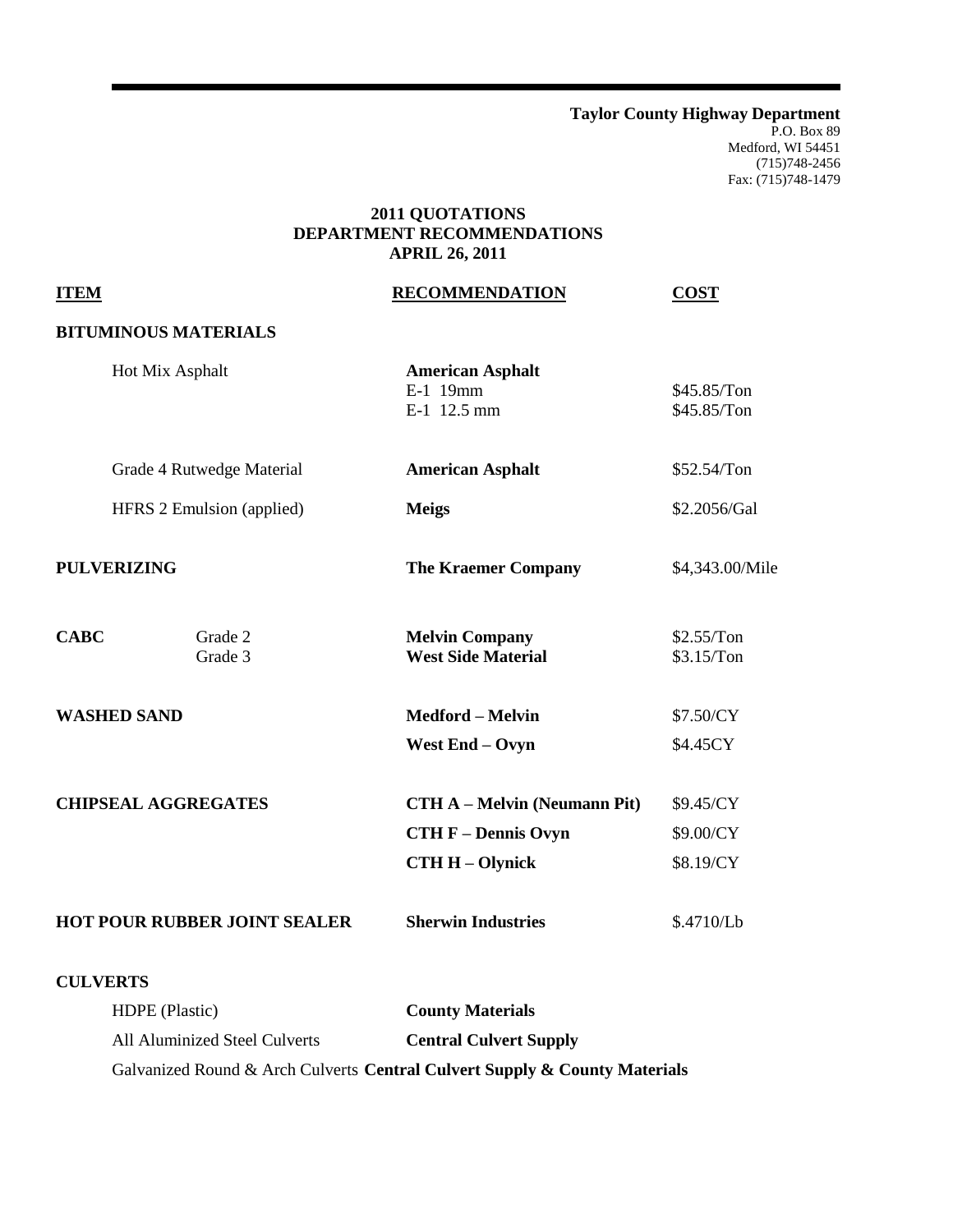February 15, 2011 Highway Department Office

| <b>Call Meeting to Order:</b>                                                                            | Chairman Zenner called the meeting to order at 1:00 p.m.                      |
|----------------------------------------------------------------------------------------------------------|-------------------------------------------------------------------------------|
| <b>Members Present:</b> Fuchs, Mildbrand and Werner<br><b>Members Absent:</b><br><b>Other Attendees:</b> | <b>Beadles</b><br>Shop Superintendent Fred Ebert and Accountant Ginny Wilkins |

**Approve Minutes:** Motion by Fuchs/Werner and carried to approve the minutes of the January 17, 2011 meeting.

Cash vouchers and journal vouchers were audited. Motion by Fuchs/Mildbrand and carried to approve cash vouchers totaling \$181,445.86 and journal vouchers totaling \$52,377.23.

Shop Superintendent Ebert presented information on the bids received for equipment for the patrol truck that was purchased last month. Superintendent Ebert recommended the bid from Stainless Repair. The bid was the lowest and also included a three year warranty with pickup and delivery. Motion by Fuchs/Werner and carried to purchase the patrol truck equipment from Stainless Repair for \$51,435.00, which does not include the front plow which will be purchased separately.

Superintendent Ebert also reported on a Crafco Crackfiller that the department tested last summer. Ebert and Commissioner Sackmann inspected similar crackfillers being used by Barron and Rusk Counties. The crackfiller will be purchased from Sherwin Industries for \$47,202.15. The crackfiller was authorized in last year's equipment schedule.

**Next Committee Meeting:** The next regular meeting of the Taylor County Highway Committee will be March 15, 2011 at 1:00 P.M.

**Adjournment:** Motion by Mildbrand/Fuchs and carried to adjourn at 1:30 P.M.